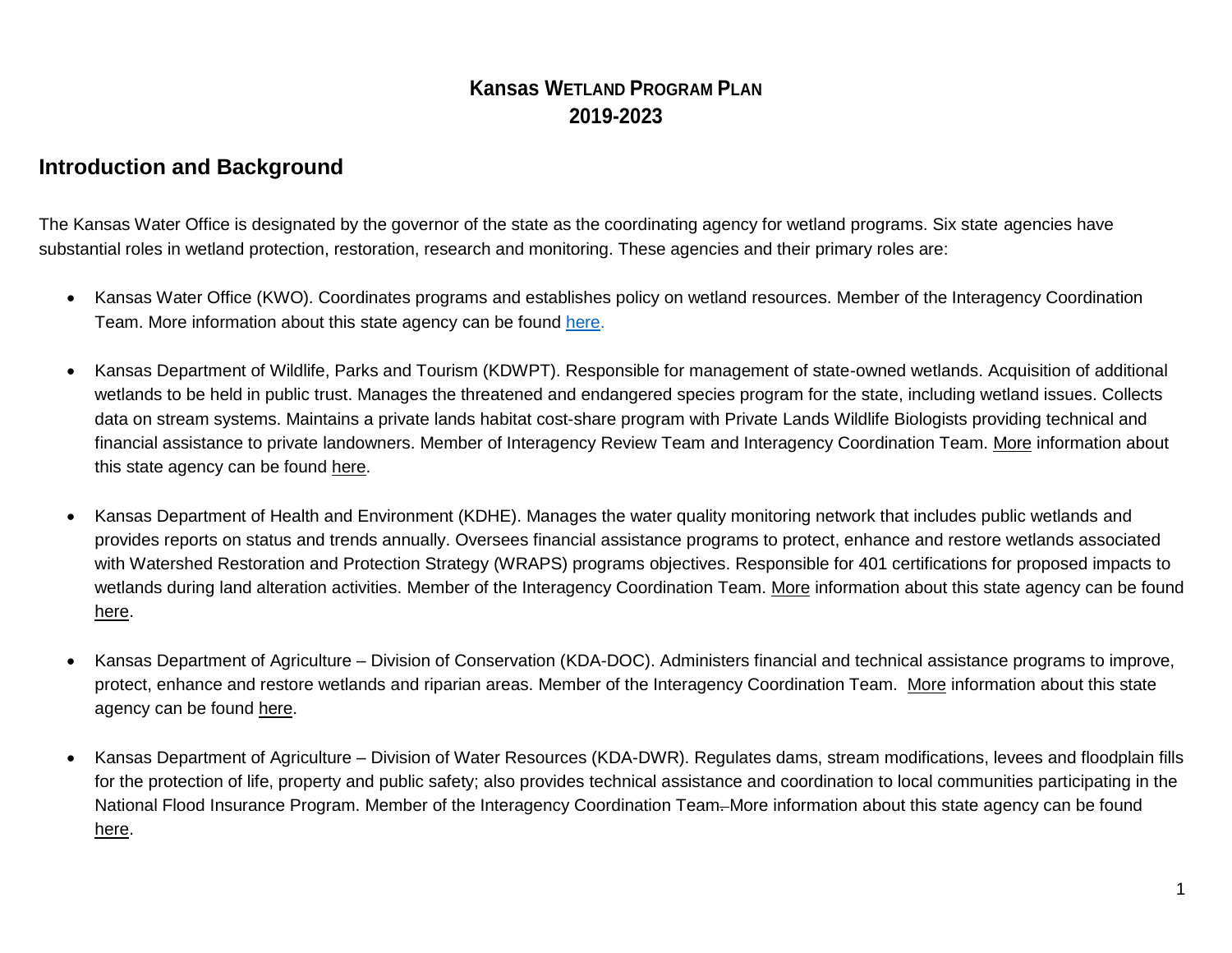Kansas Biological Survey (KBS). Performs basic, applied and innovative wetland biological, geospatial and hydrological research and assessment including special projects across EPA Region 7. Publishes and maintains database of findings. More information about this state agency can be found [here.](https://biosurvey.ku.edu/)

Additional state, federal and local agencies, and non-profits are also involved in wetland conservation programs. Each agency and entity has its own set of rules, regulations and policies that govern programs and activities. Efforts are made to maximize activities for multiple benefits and to leverage available funding for wetland projects. A Wetland and Aquatic Resource Plan (WARP) coordination group composed of the above agencies and nonprofit partners has been established and will meet as needed to discuss activities and establish priorities related to this plan.

The Wetland Program Plan (WPP) presented below was developed in consultation with the state agencies having responsibility for wetland programs and the broader WARP team. It represents a compilation of recommendations made for wetland conservation over the past 35 years. Discussions about what to include in this WPP for the next five years involved identification of highest priority needs, realistic assessment of what could actually be accomplished and recognition of the financial and political climate facing the state during this time frame. Four primary areas of focus were identified as presented below:

- 1. Kansas has developed the Topographic Wetland Identification Process (TWIP), a landscape level LiDAR-based tool that identifies potential areas for wetland protection, restoration and enhancement. Acquisition of LiDAR data statewide is complete and will be analyzed using the TWIP to enhance knowledge about the state's wetland inventory and target our existing wetland programs on a watershed scale to accomplish broad wetland conservation while restoring and protecting our priority watersheds across the state.
- 2. Continued information dissemination and outreach and education to encourage wetland conservation is another important priority and we plan to greatly enhance the availability and quality of information available on a dedicated wetland and riparian webpage on the KWO website. The website will include an accessible GIS-based statewide repository of historic and current wetland and riparian documents, data, studies, projects and research. More emphasis will be placed on using a broader array of outreach tools provided by social media and other methods to accomplish information, education and outreach goals.
- 3. We recognize the need to gain greater understanding of our wetland resources through continued monitoring, assessment and evaluation of function and condition.
- 4. Our playa lake resources in the western part of the state require additional attention to better understand their current status and condition for the purpose of conservation and management. This focus compliments our current and past efforts to identify and inventory these playa resources.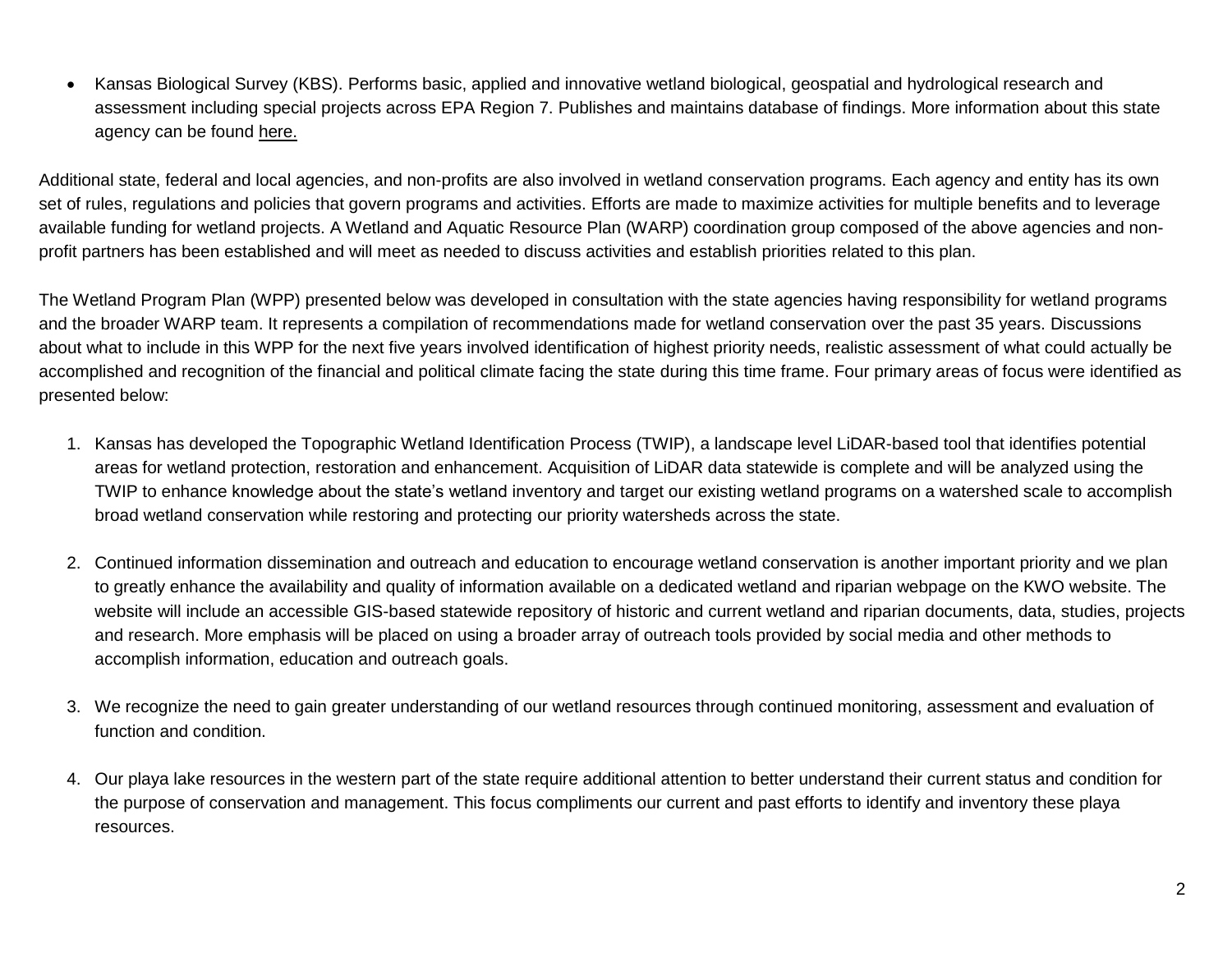The **Vision** of the Wetland Program Plan for Kansas is to "*Protect, enhance and restore our wetland resources to be able to support the wealth of services that wetlands provide to the citizens and visitors of Kansas".* 

The following **Goals** support this vision (not in a prioritized order):

- **1. Goal 1.** Increase the knowledge base about Kansas' wetland systems through surveying, monitoring, research and assessment to establish wetland condition, document status and trends and identify pollutants and impairments affecting wetland change.
- **2. Goal 2.** Promote public awareness about the value and importance of wetlands through coordinated programs of research, outreach, education and information.
- **3. Goal 3.** Develop and maintain a geospatial database, to track historic wetland loss, new wetland gain, wetland compensation and other wetland areas. Use the database to assess and evaluate progress and incorporate into agency decision making. Develop an accessible statewide repository for storing wetland and riparian information and identify other sources of Kansas wetland information and data (i.e. other private, state and federal websites and data bases).
- **4. Goal 4.** Identify and protect important wetland systems through fee acquisition, conservation easements and other tools for long-term conservation.
- **5. Goal 5.** Provide effective and responsible levels of protection and restoration of Kansas' wetlands through continued coordination and implementation of the existing regulatory program.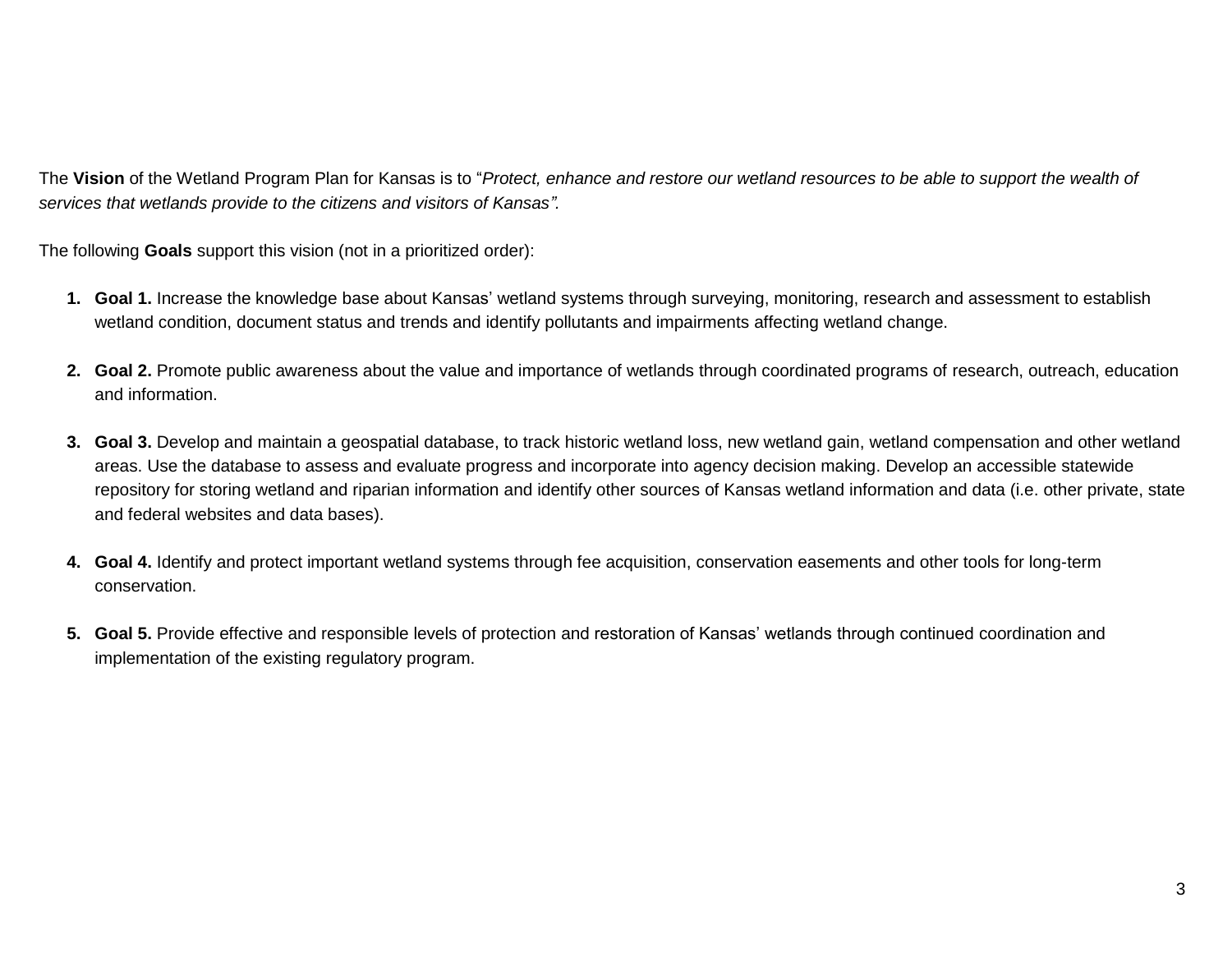#### **Planned Activities by Core Element and State Goals (See Appendix 1 for Key to Acronyms)**

### **Core Element: Voluntary Restoration**

**Goal 2. Promote public awareness about the value and importance of wetlands through coordinated programs of research, outreach, education and information.**

**Goal 4. Identify and protect important wetland systems through fee acquisition, conservation easements or other tools for long term conservation.**

| <b>Action</b>                                                                                                                                                            | Lead<br><b>Agency</b> | <b>Planned Activities</b>                                                                                                                                                                                                                                       | 2019    | 2020    | 2021         | 2022         | 2023         | <b>Potential</b><br><b>Partners</b>                                                                                              | <b>Potential</b><br><b>Funding</b> |
|--------------------------------------------------------------------------------------------------------------------------------------------------------------------------|-----------------------|-----------------------------------------------------------------------------------------------------------------------------------------------------------------------------------------------------------------------------------------------------------------|---------|---------|--------------|--------------|--------------|----------------------------------------------------------------------------------------------------------------------------------|------------------------------------|
| Provide technical and financial assistance to public and private landowners and other stakeholders for protecting, enhancing and<br>restoring wetland and riparian areas |                       |                                                                                                                                                                                                                                                                 |         |         |              |              |              |                                                                                                                                  |                                    |
|                                                                                                                                                                          | KDHE                  | Utilize the Local Conservation<br>Lending Program to provide financial<br>assistance through low interest loans<br>to private landowners to implement<br>BMPs.                                                                                                  | $\sf X$ | $\sf X$ | X            | $\mathsf{X}$ | X            | <b>KDA-DOC</b><br><b>KWO</b><br><b>NRCS</b><br><b>KDWPT</b><br><b>NGOs</b><br><b>WRAPS</b><br><b>SLT</b>                         | <b>KDHE</b>                        |
|                                                                                                                                                                          | <b>KWO</b>            | Use WARP Team to continue<br>coordination among federal, state,<br>local and private entities responsible<br>for wetland and riparian stewardship<br>to provide coordinated technical<br>assistance to public and private<br>landowners and other stakeholders. | $\sf X$ | $\sf X$ | $\mathsf{X}$ | $\mathsf{X}$ | $\mathsf{X}$ | <b>EPA</b><br><b>NRCS</b><br>COE<br><b>NGOs</b><br><b>KDHE WMS</b><br><b>SLT</b><br><b>KDA-DOC</b><br><b>KDWPT</b><br><b>KFS</b> | <b>WPDG</b><br>106<br>5 Star       |
|                                                                                                                                                                          | <b>KWO</b>            | Post the Kansas Wetland Restoration<br>Guide (2012) to the KWO website and<br>eventually to the data repository.                                                                                                                                                | $\sf X$ |         |              |              |              | <b>EPA</b><br><b>NRCS</b><br><b>NGOs</b><br><b>KDWPT</b>                                                                         | <b>WPDG</b><br><b>KDWPT</b>        |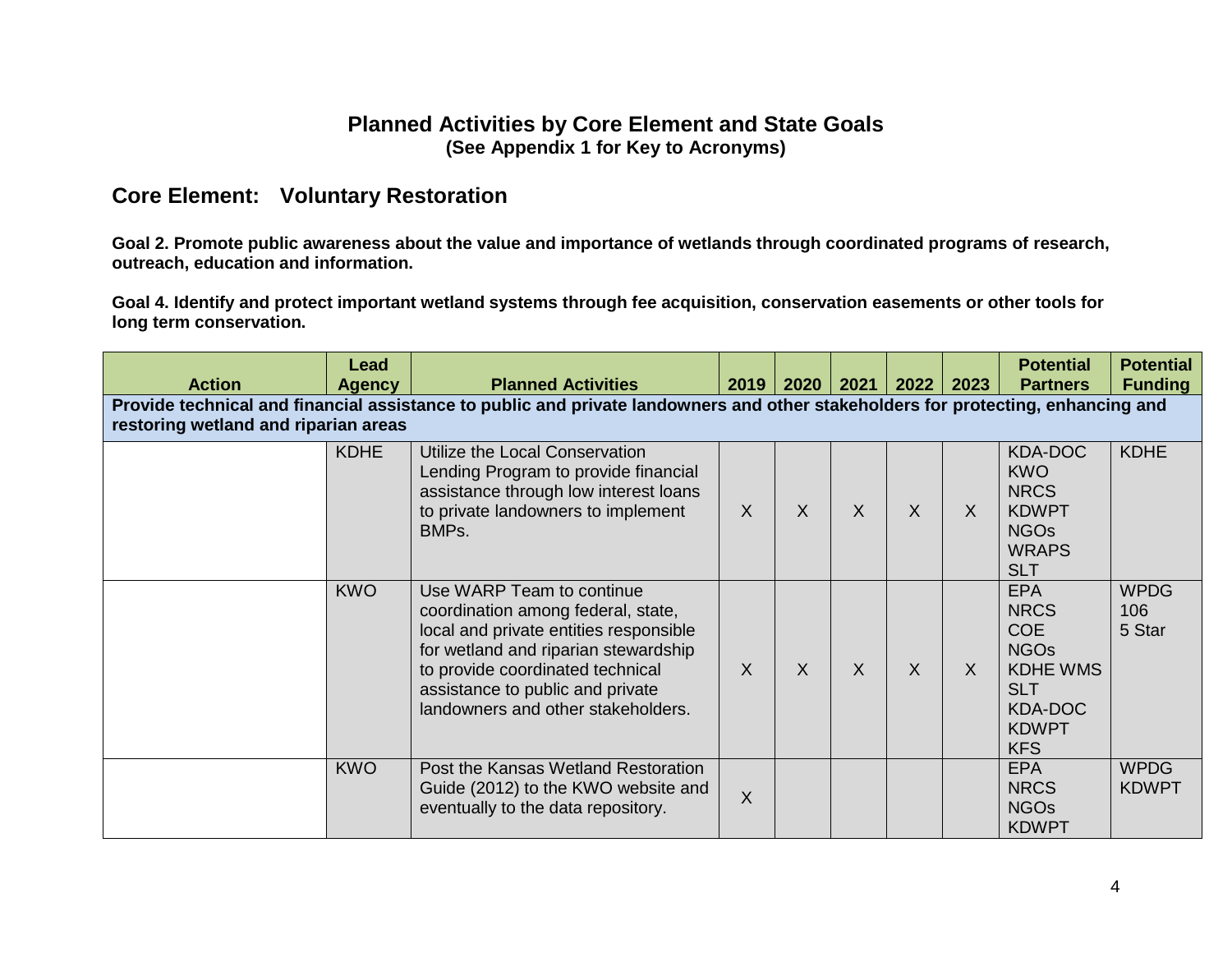|               | Lead          |                                                                                                                                                                                      |                         |              |              |              |              | <b>Potential</b>                                                                                                    | <b>Potential</b>                                                                |
|---------------|---------------|--------------------------------------------------------------------------------------------------------------------------------------------------------------------------------------|-------------------------|--------------|--------------|--------------|--------------|---------------------------------------------------------------------------------------------------------------------|---------------------------------------------------------------------------------|
| <b>Action</b> | <b>Agency</b> | <b>Planned Activities</b>                                                                                                                                                            | 2019                    | 2020         | 2021         | 2022         | 2023         | <b>Partners</b>                                                                                                     | <b>Funding</b>                                                                  |
|               | <b>KWO</b>    | Set restoration goals based on<br>agency objectives and available<br>information. Establish measures of<br>restoration success.                                                      | $\sf X$                 | $\sf X$      | $\mathsf{X}$ | $\mathsf{X}$ | $\sf X$      | <b>EPA</b><br><b>NRCS</b><br><b>NGOs</b><br><b>KDA-DOC</b><br><b>KDWPT</b><br><b>KFS</b><br><b>KBS</b>              | <b>WPDG</b><br><b>SWPF</b><br><b>WPDG</b><br>319<br><b>SWPF</b><br><b>KDWPT</b> |
|               | <b>KWO</b>    | Develop process to review restoration<br>and protection methods and modify<br>as needed.                                                                                             | $\sf X$                 | $\sf X$      | $\sf X$      | $\mathsf{X}$ | $\mathsf{X}$ | <b>EPA</b><br><b>NRCS</b><br><b>NGOs</b><br><b>KDA-DOC</b><br><b>KDWPT</b><br><b>KFS</b><br><b>KBS</b>              | <b>WPDG</b><br><b>SWPF</b><br><b>WPDG</b><br>319<br><b>SWPF</b><br><b>KDWPT</b> |
|               | <b>KWO</b>    | Consider adding protection in addition<br>to restoration guidelines to the<br><b>Restoration Guide.</b>                                                                              | $\sf X$                 | $\mathsf{X}$ | $\mathsf{X}$ |              |              | <b>EPA</b><br><b>NRCS</b><br><b>NGOs</b><br>KDA-DOC<br><b>KDWPT</b><br><b>KFS</b>                                   | <b>WPDG</b><br><b>SWPF</b><br><b>KDWPT</b>                                      |
|               | <b>KWO</b>    | Provide clear guidance on appropriate<br>restoration and management<br>techniques and success measures for<br>wetland types and location.                                            | $\overline{\mathsf{X}}$ | $\sf X$      | $\mathsf{X}$ | $\mathsf{X}$ | $\sf X$      | <b>NGOs</b><br><b>KDA-DOC</b><br><b>NRCS</b><br><b>KDWPT</b><br><b>EPA</b><br><b>KFS</b>                            | <b>WPDG</b><br>319<br><b>SWPF</b><br><b>SWAP</b><br><b>KDWPT</b>                |
|               | <b>DOC</b>    | Consider watershed planning, wildlife<br>habitat, and other objectives when<br>selecting restoration/protection sites.<br>Use TWIP to assist in selecting and<br>implementing sites. | $\sf X$                 | $\sf X$      | $\mathsf{X}$ | $\mathsf{X}$ | $\pmb{\chi}$ | <b>KWO</b><br><b>WRAPS</b><br><b>SLTs</b><br><b>KFS</b><br><b>NRCS</b><br><b>NGOs</b><br><b>KDWPT</b><br><b>KBS</b> | <b>SWPF</b><br><b>SWAP</b><br><b>KDWPT</b>                                      |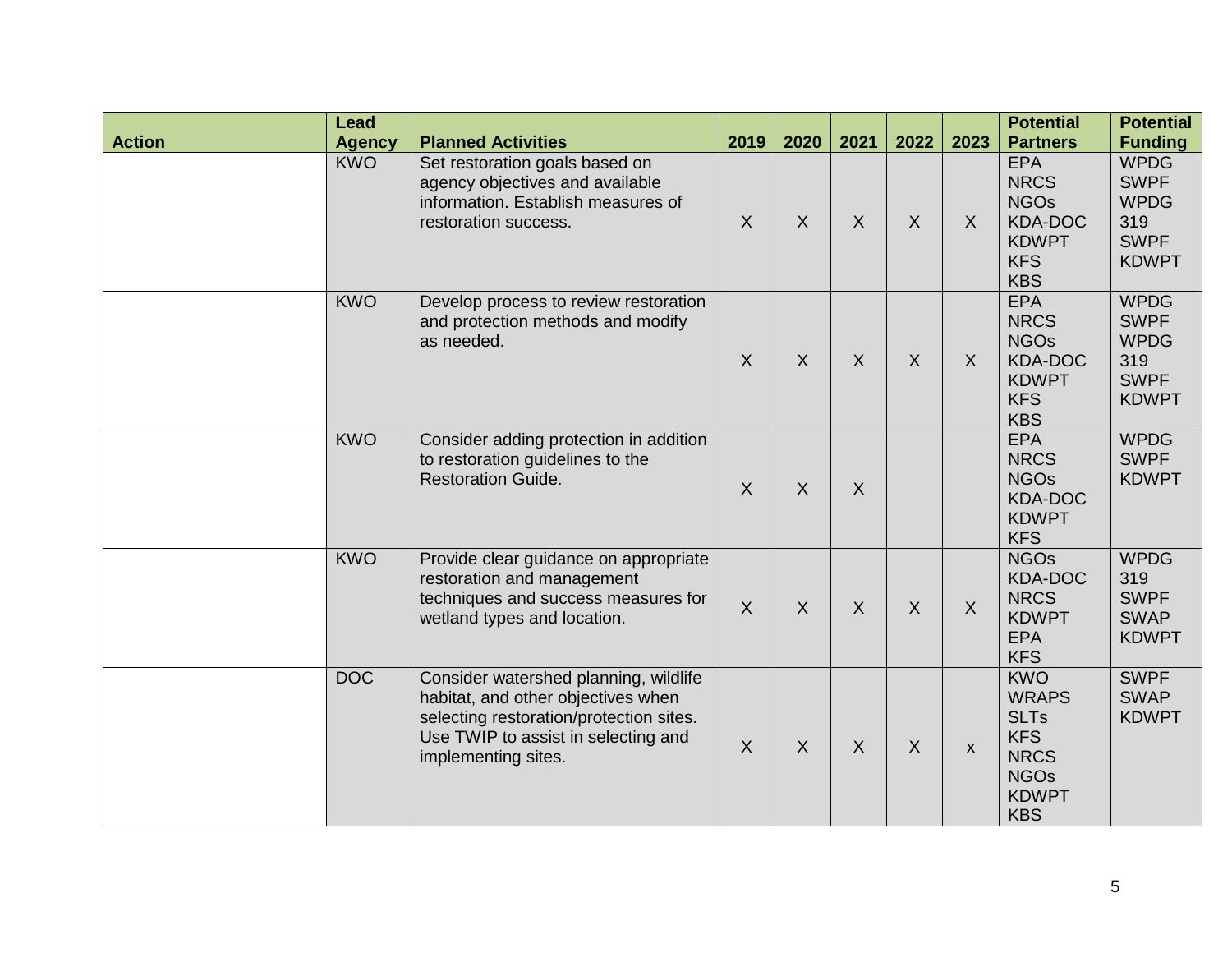| <b>Action</b> | Lead<br><b>Agency</b> | <b>Planned Activities</b>                                                                                                                                                                                                                                                                                       | 2019    | 2020                    | 2021    | 2022         | 2023         | <b>Potential</b><br><b>Partners</b>                                                                                  | <b>Potential</b><br><b>Funding</b>                                             |
|---------------|-----------------------|-----------------------------------------------------------------------------------------------------------------------------------------------------------------------------------------------------------------------------------------------------------------------------------------------------------------|---------|-------------------------|---------|--------------|--------------|----------------------------------------------------------------------------------------------------------------------|--------------------------------------------------------------------------------|
|               |                       | Attain no net loss of remaining resources considering acreage, function and value                                                                                                                                                                                                                               |         |                         |         |              |              |                                                                                                                      |                                                                                |
|               | KDHE/<br><b>WMS</b>   | Use a watershed approach to restore<br>wetland and riparian areas by<br>integrating goals into WRAPS 9-<br>Element plans. Work with WRAPS<br>groups and KDHE to encourage<br>wetland and riparian areas be<br>considered as BMPs in revised plans<br>as applicable to delist targeted<br>impaired water bodies. | $\sf X$ | $\sf X$                 | $\sf X$ | $\mathsf{X}$ | $\mathsf{X}$ | <b>CDs</b><br><b>NRCS</b><br><b>NGOs</b><br><b>KWO</b><br><b>USFWS</b><br><b>WRAPS</b><br><b>SLT</b><br><b>KDWPT</b> | <b>SWPF</b><br>319<br><b>SRF</b><br><b>HWCG</b><br><b>WPDG</b><br><b>KDWPT</b> |
|               | <b>KWO</b>            | Encourage modification of farm ponds<br>to include or enhance wetland<br>functions in WRAPS and other<br>watersheds. Seek funding to establish<br>demonstration sites for this practice.                                                                                                                        | $\sf X$ | $\overline{\mathsf{X}}$ | $\sf X$ | $\sf X$      | $\sf X$      | <b>NRCS</b><br><b>KDA-DOC</b><br><b>KDWPT</b>                                                                        | <b>NRCS</b><br><b>WPDG</b><br><b>SRF</b><br>106                                |
|               | <b>DOC</b>            | Promote wetland and riparian<br>restoration and protection through<br>implementation of the Kansas Nutrient<br>Reduction Initiative. Use TWIP to<br>locate potential wetland restoration<br>and protection sites.                                                                                               | X       | $\overline{\mathsf{X}}$ | $\sf X$ | $\sf X$      | $\mathsf{X}$ | <b>KWO</b><br><b>KDHE WMS</b><br><b>WRAPS</b><br><b>SLT</b><br><b>PLOs</b><br><b>KDWPT</b>                           | <b>NRCS</b><br>KDA-<br><b>DOC</b><br><b>KDWPT</b>                              |
|               | <b>KWO</b>            | Promote wetland and riparian<br>restoration and protection through<br>implementation of the Kansas<br>Reservoir Protection Initiative.                                                                                                                                                                          | $\sf X$ | $\sf X$                 | $\sf X$ | $\mathsf{X}$ | $\sf X$      | <b>KDHE WMS</b><br><b>WRAPS</b><br><b>SLT</b><br><b>KDA-DOC</b><br><b>NRCS</b><br><b>KDWPT</b><br><b>KFS</b>         | <b>KWO</b>                                                                     |
|               | <b>KWO</b>            | Encourage restoration outcomes that<br>create self-sustaining systems and<br>reduce need for ongoing<br>management.                                                                                                                                                                                             | X       | $\sf X$                 | $\sf X$ | X            | X            | <b>CDs</b><br><b>NRCS</b><br><b>NGOs</b><br><b>KWO</b><br><b>USFWS</b>                                               | <b>SWPF</b><br>319<br><b>SRF</b><br><b>HWCG</b><br><b>WPDG</b>                 |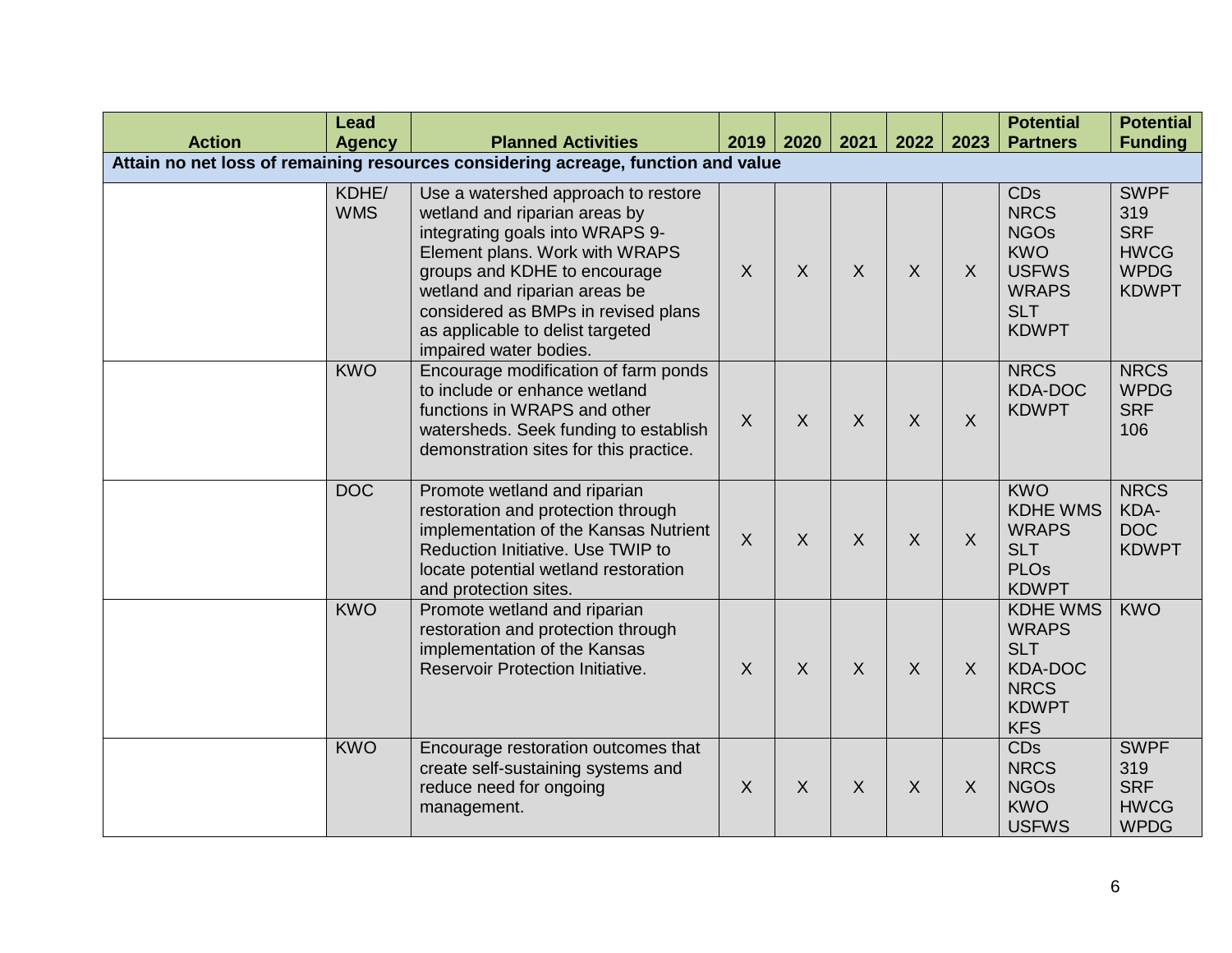|                                                 |               |                                                                                                                                |         |              |                         |         |         | <b>WRAPS</b><br><b>SLT</b><br><b>KDWPT</b> | <b>KDWPT</b>     |
|-------------------------------------------------|---------------|--------------------------------------------------------------------------------------------------------------------------------|---------|--------------|-------------------------|---------|---------|--------------------------------------------|------------------|
|                                                 | Lead          |                                                                                                                                |         |              |                         |         |         | <b>Potential</b>                           | <b>Potential</b> |
| <b>Action</b>                                   | <b>Agency</b> | <b>Planned Activities</b>                                                                                                      | 2019    | 2020         | 2021                    | 2022    | 2023    | <b>Partners</b>                            | <b>Funding</b>   |
|                                                 | <b>IRT</b>    | Continue efforts to establish high                                                                                             |         |              |                         |         |         | <b>AII IRT</b>                             | <b>COE</b>       |
|                                                 |               | quality functional wetland and stream                                                                                          |         |              |                         |         |         | agencies                                   |                  |
|                                                 |               | mitigation banks and in-lieu fee                                                                                               | $\sf X$ | $\mathsf{X}$ | $\sf X$                 | $\sf X$ | $\sf X$ |                                            |                  |
|                                                 |               | programs by continued participation                                                                                            |         |              |                         |         |         |                                            |                  |
|                                                 |               | on the interagency review team.                                                                                                |         |              |                         |         |         |                                            |                  |
|                                                 |               | Update state wetland and riparian information and post on KWO website for public education and information to gain support for |         |              |                         |         |         |                                            |                  |
| wetland and riparian protection and restoration |               |                                                                                                                                |         |              |                         |         |         |                                            |                  |
|                                                 | <b>KWO</b>    | In the short term, scan existing WARP                                                                                          |         |              |                         |         |         |                                            | All              |
|                                                 |               | documents and post to the KWO                                                                                                  | $\sf X$ |              |                         |         |         |                                            | agencies         |
|                                                 |               | website.                                                                                                                       |         |              |                         |         |         |                                            | <b>NGOs</b>      |
|                                                 | <b>KWO</b>    | Update state wetland and riparian                                                                                              |         |              |                         |         |         | <b>KDHE WMS</b>                            | <b>WPDG</b>      |
|                                                 |               | information prepared by the WARP                                                                                               |         |              |                         |         |         | <b>KDA-DOC</b>                             | <b>SWPF</b>      |
|                                                 |               | team and provide in repository for                                                                                             |         |              |                         |         |         | <b>KDWPT</b>                               |                  |
|                                                 |               | public education and information to                                                                                            | $\sf X$ | $\sf X$      | $\overline{\mathsf{X}}$ |         |         | <b>NRCS</b>                                |                  |
|                                                 |               | gain support for wetland and riparian                                                                                          |         |              |                         |         |         | <b>KFS</b>                                 |                  |
|                                                 |               | protection and restoration. See                                                                                                |         |              |                         |         |         | <b>KBS</b>                                 |                  |
|                                                 |               | Monitoring and Assessment section.                                                                                             |         |              |                         |         |         | <b>PLJV</b>                                |                  |
|                                                 |               |                                                                                                                                |         |              |                         |         |         | Academia                                   |                  |
|                                                 | <b>KWO</b>    | Begin compilation of historic and                                                                                              |         |              |                         |         |         | <b>KDHE WMS</b>                            | <b>WPDG</b>      |
|                                                 |               | current information to be included in                                                                                          |         |              |                         |         |         | KDHE TSS                                   | <b>SWPF</b>      |
|                                                 |               | the wetland and riparian data                                                                                                  |         |              |                         |         |         | <b>KDA-DOC</b>                             |                  |
|                                                 |               | repository. See Monitoring and                                                                                                 |         |              |                         |         |         | <b>KDWPT</b>                               |                  |
|                                                 |               | Assessment section.                                                                                                            | $\sf X$ | $\sf X$      | $\sf X$                 |         |         | <b>NRCS</b>                                |                  |
|                                                 |               |                                                                                                                                |         |              |                         |         |         | <b>KFS</b>                                 |                  |
|                                                 |               |                                                                                                                                |         |              |                         |         |         | <b>KBS</b>                                 |                  |
|                                                 |               |                                                                                                                                |         |              |                         |         |         | PLJV                                       |                  |
|                                                 |               |                                                                                                                                |         |              |                         |         |         | Academia                                   |                  |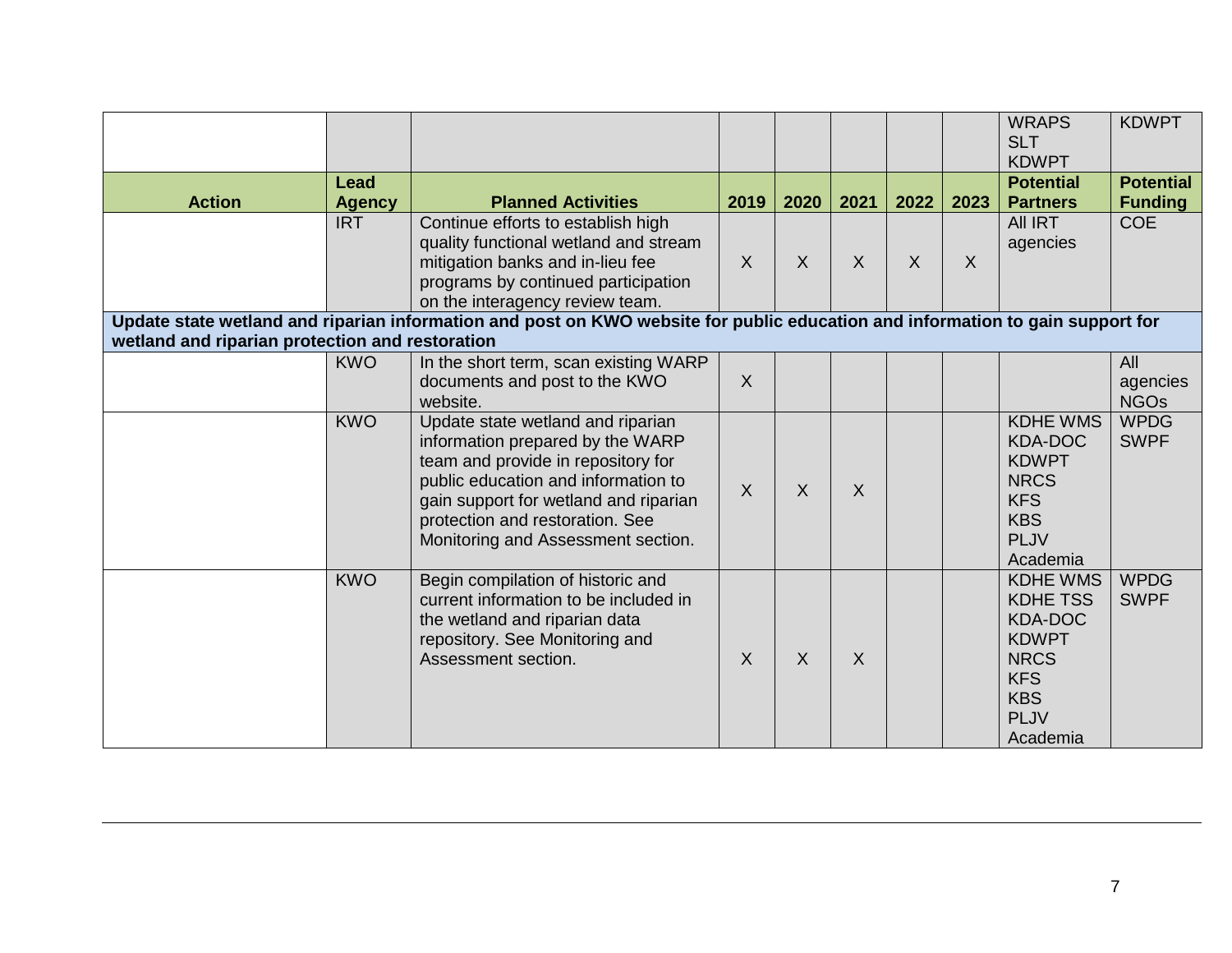| <b>Action</b> | <b>Lead</b><br><b>Agency</b> | <b>Planned Activities</b>                                                                                                                                                                                               | 2019    | 2020           | 2021    | 2022    | 2023    | <b>Potential</b><br><b>Partners</b>                                                                                     | <b>Potential</b><br><b>Funding</b>        |
|---------------|------------------------------|-------------------------------------------------------------------------------------------------------------------------------------------------------------------------------------------------------------------------|---------|----------------|---------|---------|---------|-------------------------------------------------------------------------------------------------------------------------|-------------------------------------------|
|               |                              | Expand delivery of wetland and riparian information to other platforms                                                                                                                                                  |         |                |         |         |         |                                                                                                                         |                                           |
|               | <b>KWO</b>                   | Use a broader array of media for<br>messages about wetland and riparian<br>protection. Platforms include You<br>Tube, podcasts, Facebook, Twitter,<br>Instagram, videos, story maps and<br>other innovative approaches. | $\sf X$ | $\sf X$        | $\sf X$ | $\sf X$ | X       | <b>KDHE</b><br><b>WRAPS</b><br><b>KDA-DOC</b><br><b>KDWPT</b><br><b>NRCS</b><br><b>KFS</b><br><b>KBS</b><br><b>MARC</b> | <b>SWPF</b><br><b>WPDG</b><br>Agencies    |
|               | <b>KWO</b>                   | Use geographic distribution data to<br>target specific audiences such as<br>younger farmers and veterans who<br>are becoming new farm managers.                                                                         | $\sf X$ | $\sf X$        | $\sf X$ | $\sf X$ | $\sf X$ | <b>NGOs</b><br><b>KDA-DOC</b><br><b>NRCS</b>                                                                            | All<br>agencies                           |
|               |                              | Support development of Best Management Practices to protect and restore wetland and riparian areas                                                                                                                      |         |                |         |         |         |                                                                                                                         |                                           |
|               | <b>KWO</b>                   | Update "Management Practices for<br>Wetland and Riparian Areas" and post<br>to KWO website and eventually to<br>repository.                                                                                             | $\sf X$ | $\sf X$        |         |         |         | <b>KDHE WMS</b><br><b>KDA-DOC</b><br><b>PLJV</b><br><b>KDWPT</b><br><b>NRCS</b><br><b>KFS</b>                           | <b>WRAPS</b><br><b>SWPF</b><br><b>SRF</b> |
|               | <b>KDHE</b><br><b>WMS</b>    | Continue to plan and implement<br>demonstration projects for<br>management practices in wetland and<br>riparian areas.                                                                                                  | X       | $\overline{X}$ | $\sf X$ | $\sf X$ | X       | <b>CDs</b><br><b>NGOs</b><br><b>NRCS</b><br><b>PLJV</b><br><b>KDA-DOC</b><br><b>KFS</b><br><b>WRAPS</b><br><b>SLT</b>   | <b>SWPF</b>                               |
|               | <b>KDHE</b><br><b>WMS</b>    | Use information gained from past<br>WPDGs to prioritize demonstration<br>projects.                                                                                                                                      | X       | $\sf X$        | $\sf X$ | X       | $\sf X$ | <b>WRAPS</b><br><b>SLT</b><br><b>KDA-DOC</b><br><b>NGOs</b><br><b>NRCS</b>                                              | <b>WPDG</b>                               |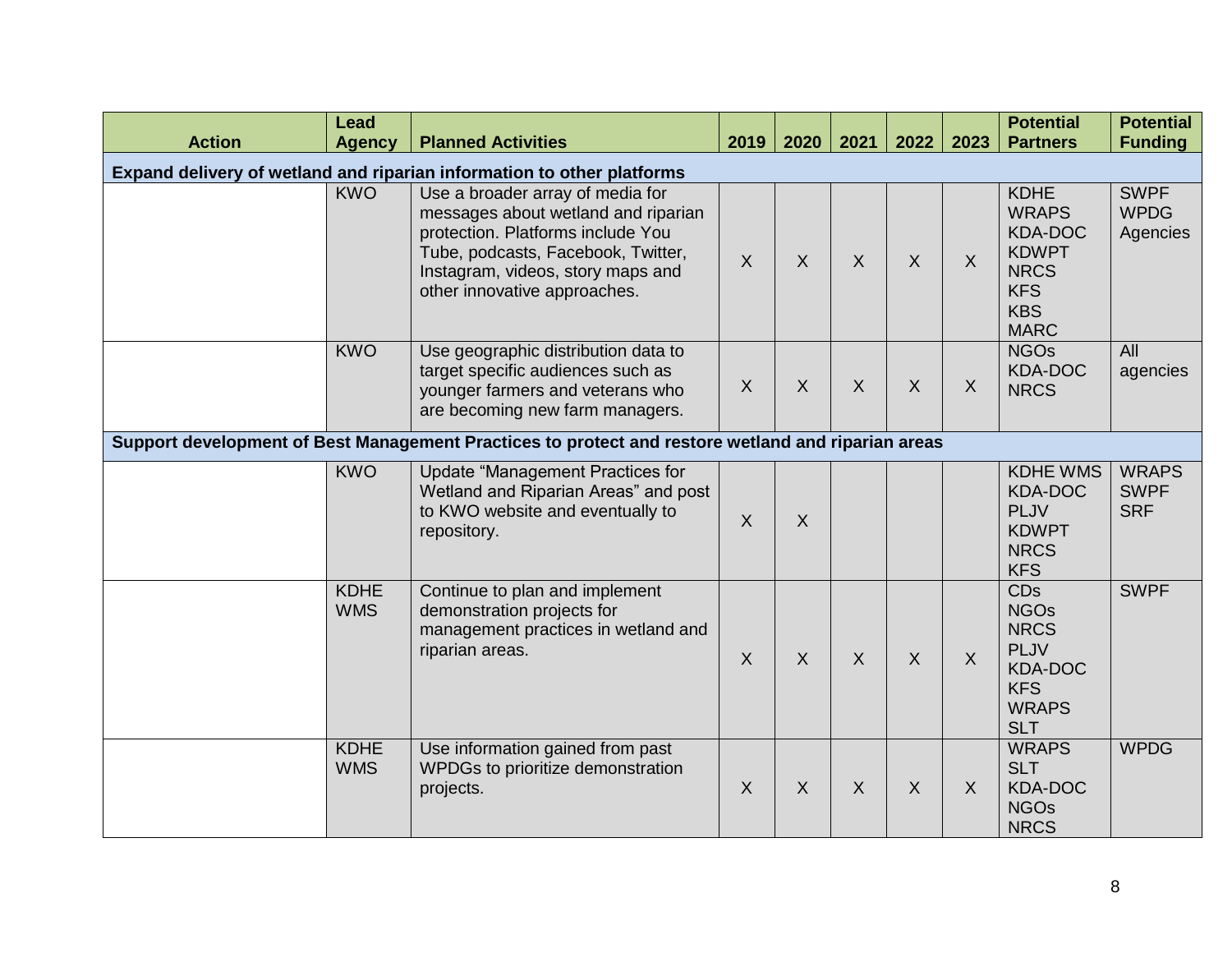|               |                       |                                                                                                                         |         |                |                |              |              | <b>PLJV</b><br><b>KBS</b>                                                                                                                |                                                                 |
|---------------|-----------------------|-------------------------------------------------------------------------------------------------------------------------|---------|----------------|----------------|--------------|--------------|------------------------------------------------------------------------------------------------------------------------------------------|-----------------------------------------------------------------|
| <b>Action</b> | Lead<br><b>Agency</b> | <b>Planned Activities</b>                                                                                               | 2019    | 2020           | 2021           | 2022         | 2023         | <b>Potential</b><br><b>Partners</b>                                                                                                      | <b>Potential</b><br><b>Funding</b>                              |
|               | <b>KWO</b>            | Incorporate information from above<br>projects into the Wetland Restoration<br>Guide.                                   | $\sf X$ | $\sf X$        |                |              |              | <b>KWO</b><br><b>NGOs</b><br>KDA-DOC<br><b>KFS</b>                                                                                       | <b>WPDG</b><br><b>SWPF</b><br><b>NRCS</b>                       |
|               | <b>PLJV</b>           | Use information from the<br>"Characterization of Playa Wetlands"<br>to develop and promote BMPs for<br>playas.          | $\sf X$ | $\sf X$        |                |              |              | <b>KWO</b><br><b>NRCS</b><br><b>NGSs</b><br><b>KDA-DOC</b><br><b>PLJV</b>                                                                | <b>WPDG</b><br><b>SWPF</b><br><b>NRCS</b>                       |
|               |                       | Optimize sustainable and multipurpose uses of wetland and riparian areas                                                |         |                |                |              |              |                                                                                                                                          |                                                                 |
|               | <b>KWO</b>            | Update "Local Planning Guide for<br>Wetland and Riparian Areas"<br>document and post to website/riparian<br>repository. | $\sf X$ | $\sf X$        |                |              |              | <b>MARC</b><br><b>KDA-DOC</b><br><b>PLJV</b><br><b>KACPZO</b><br><b>KCAPA</b><br><b>KFS</b>                                              | <b>WPDG</b><br><b>SWPF</b>                                      |
|               | <b>KWO</b>            | Use results from past projects to<br>promote multipurpose uses of wetland<br>and riparian areas.                        | $\sf X$ | $\overline{X}$ | $\overline{X}$ | $\mathsf{X}$ | $\mathsf{X}$ | <b>MARC</b><br><b>KDHE</b><br><b>WRAPS</b><br><b>SLT</b><br><b>KFS</b><br><b>KDA-DOC</b><br><b>PLJV</b><br><b>KACPZO</b><br><b>KCAPA</b> | <b>WPDG</b><br><b>KDHE</b><br>KDA-<br><b>DOC</b><br><b>PLJV</b> |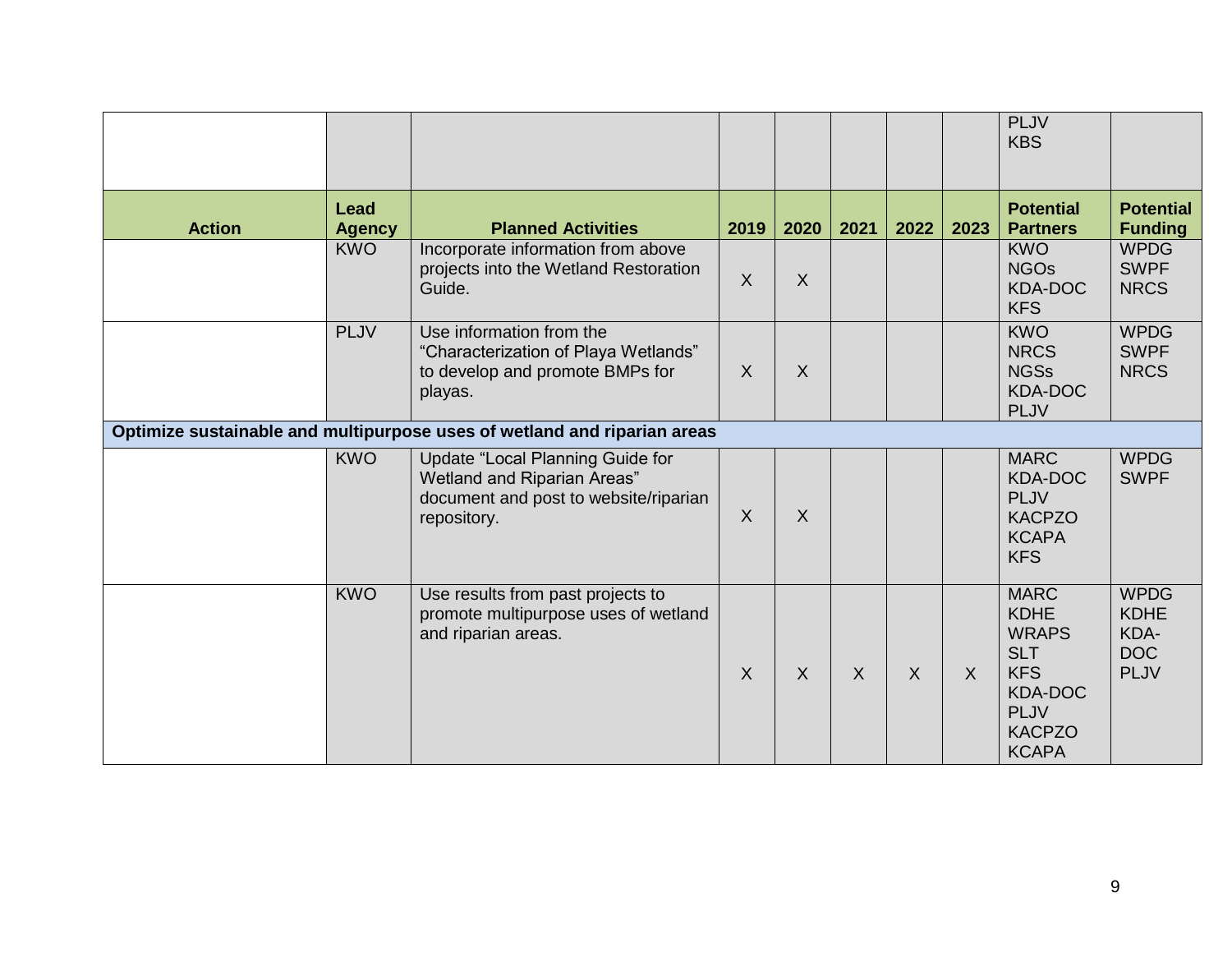| <b>Action</b> | Lead<br><b>Agency</b> | <b>Planned Activities</b>                                                                                                                                                                   | 2019    | 2020    | 2021    | 2022    | 2023         | <b>Potential</b><br><b>Partners</b>                                                                           | <b>Potential</b><br><b>Funding</b>        |
|---------------|-----------------------|---------------------------------------------------------------------------------------------------------------------------------------------------------------------------------------------|---------|---------|---------|---------|--------------|---------------------------------------------------------------------------------------------------------------|-------------------------------------------|
|               |                       | Continue support of Playa Lakes Joint Venture efforts to gain more understanding about Playa Lake benefits and functions                                                                    |         |         |         |         |              |                                                                                                               |                                           |
|               | <b>PLJV</b>           | Continue support of and participation<br>in PLJV development of Decision<br>Support Systems.                                                                                                | $\sf X$ | $\sf X$ | $\sf X$ | $\sf X$ | $\mathsf{X}$ | <b>NRCS</b><br><b>KDA-DOC</b><br><b>KDWPT</b><br><b>KDHE WMS</b><br><b>KWO</b><br><b>NGO</b>                  | <b>PLJV</b><br><b>WPDG</b>                |
|               | <b>KBS</b>            | Support PLJV efforts to improve playa<br>inventory, information and watershed<br>delineation by applying TWIP and<br>other field and GIS-based<br>assessments as funds become<br>available. | $\sf X$ | $\sf X$ | $\sf X$ |         |              | <b>PLO<sub>s</sub></b><br><b>KGS</b><br><b>KWO</b><br><b>PLJV</b><br><b>KBS</b><br><b>USGS</b><br><b>NRCS</b> | <b>PLJV</b><br><b>WPDG</b>                |
|               | <b>KWO</b>            | Support PLJV efforts to assess<br>historic impacts to playas and<br>determine their current condition.                                                                                      | $\sf X$ | $\sf X$ | $\sf X$ | $\sf X$ | $\sf X$      | <b>USGS</b><br><b>KGS</b><br><b>KBS</b><br><b>NRCS</b><br><b>PLJV</b>                                         | <b>PLJV</b><br><b>NRCS</b><br><b>SWPF</b> |
|               | <b>KWO</b>            | Support PLJV efforts to promote<br>ecosystem services provided by<br>playas. Support research to improve<br>understanding of the relationship<br>between playas and aquifer recharge.       | $\sf X$ | $\sf X$ | $\sf X$ | $\sf X$ | X            | <b>USGS</b><br><b>PLJV</b><br><b>KBS</b><br><b>NRCS</b><br><b>KGS</b><br><b>DU</b>                            | All<br>agencies                           |
|               |                       | Increase efforts to protect playa wetlands through partnership with PLJV and others                                                                                                         |         |         |         |         |              |                                                                                                               |                                           |
|               | <b>KWO</b>            | Support PLJV efforts to develop Local<br><b>Conservation Partnerships within</b><br>playa priority areas, especially in<br>areas with biological priorities.                                | $\sf X$ | $\sf X$ | $\sf X$ | $\sf X$ | $\sf X$      | <b>PLJV</b><br><b>DU</b><br><b>NRCS</b><br><b>KDWPT</b><br>KDA-DOC                                            | <b>PLJV</b><br><b>NGOs</b>                |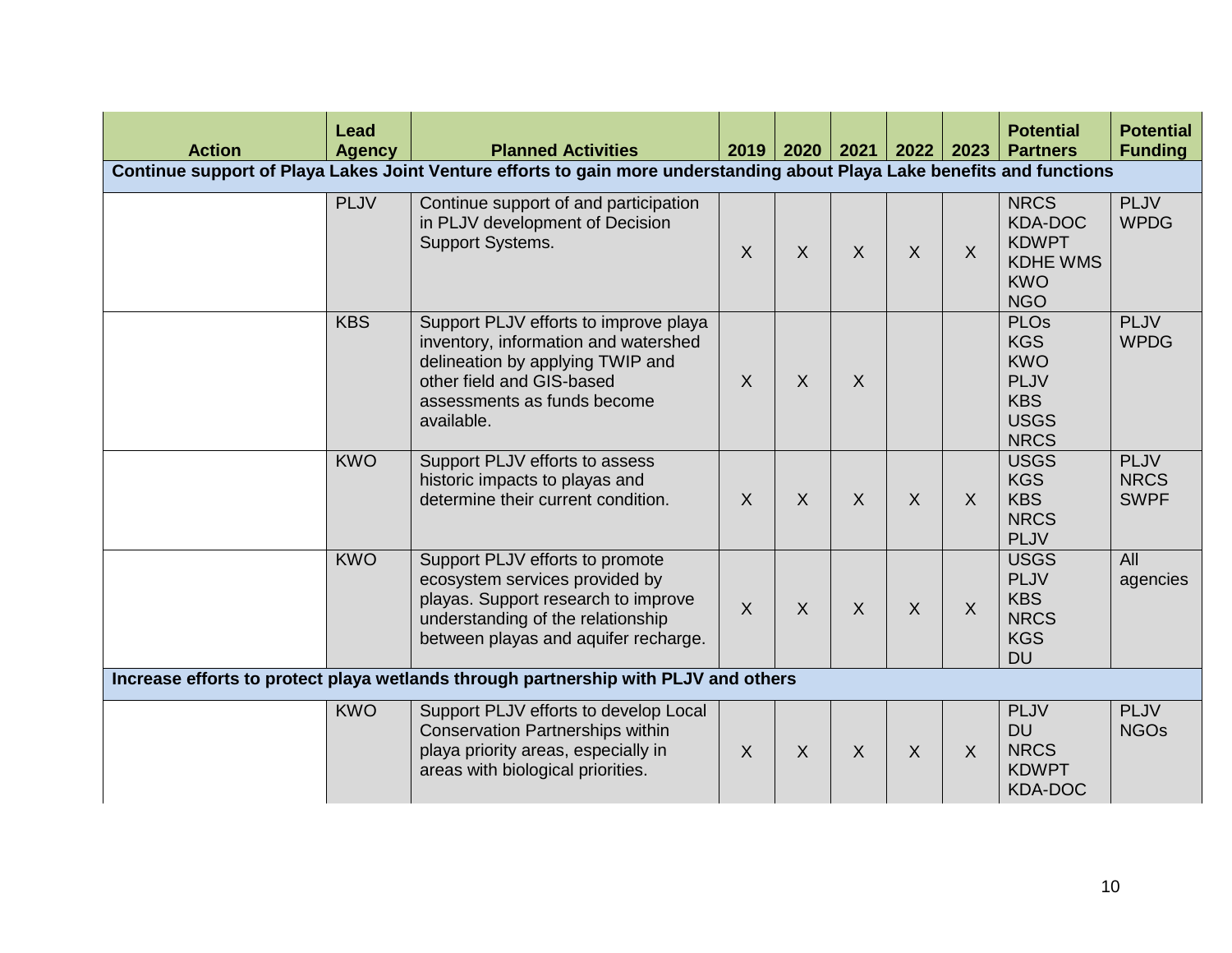| <b>Action</b> | Lead<br><b>Agency</b> | <b>Planned Activities</b>                                           | 2019 | 2020 | 2021 | 2022 | 2023         | <b>Potential</b><br><b>Partners</b>                   | <b>Potential</b><br>Funding |
|---------------|-----------------------|---------------------------------------------------------------------|------|------|------|------|--------------|-------------------------------------------------------|-----------------------------|
|               | <b>KAWS</b>           | Continue annual Playa Lakes<br><b>Technical Workshops and Tours</b> |      |      |      |      | $\checkmark$ | <b>PLJV</b><br><b>KDWPT</b><br><b>NRCS</b><br>KDA-DOC | All<br>agencies             |

### **Core Element: Monitoring and Assessment**

**Goal 1. Increase the knowledge base about Kansas' wetland systems through surveying, monitoring, research and assessment to establish wetland condition, document status and trends, and identify pollutants and impairments affecting wetland change.**

**Goal 3. Develop and maintain a geospatial database to track historic wetland loss, new wetland gain, wetland compensation and other wetland areas. Use the database to assess and evaluate progress and incorporate into agency decision making. Develop an accessible statewide repository for storing wetland and riparian information and identify other sources of Kansas wetland information and data (i.e. other private, state and federal websites and data bases).**

| <b>Action</b>                                      | Lead<br><b>Agency</b>     | <b>Planned Activities</b>                                                                                                                             | 2019 | 2020 | 2021 | 2022 | 2023              | <b>Potential</b><br><b>Partners</b>                    | <b>Potential</b><br><b>Funding</b> |
|----------------------------------------------------|---------------------------|-------------------------------------------------------------------------------------------------------------------------------------------------------|------|------|------|------|-------------------|--------------------------------------------------------|------------------------------------|
| Continue monitoring of public and private wetlands |                           |                                                                                                                                                       |      |      |      |      |                   |                                                        |                                    |
|                                                    | <b>KDHE</b><br><b>BOW</b> | Monitor select public wetlands annually<br>and on a rotating basis and track<br>monitored sites. Prepare annual<br>reports and assessments.           | X    | Χ    | Χ    | Χ    | $\checkmark$<br>∧ | KDA-DOC<br><b>KDWPT</b><br><b>USFWS</b><br><b>PLJV</b> | 106                                |
|                                                    | <b>KDHE</b><br><b>BOW</b> | Continue to use Adamus et al. 1987<br>assessment tool to determine wetland<br>functions until KS RAM is developed<br>(see Monitoring and Assessment). | X    | X    | Χ    | Χ    |                   | <b>KDWPT</b>                                           | 106                                |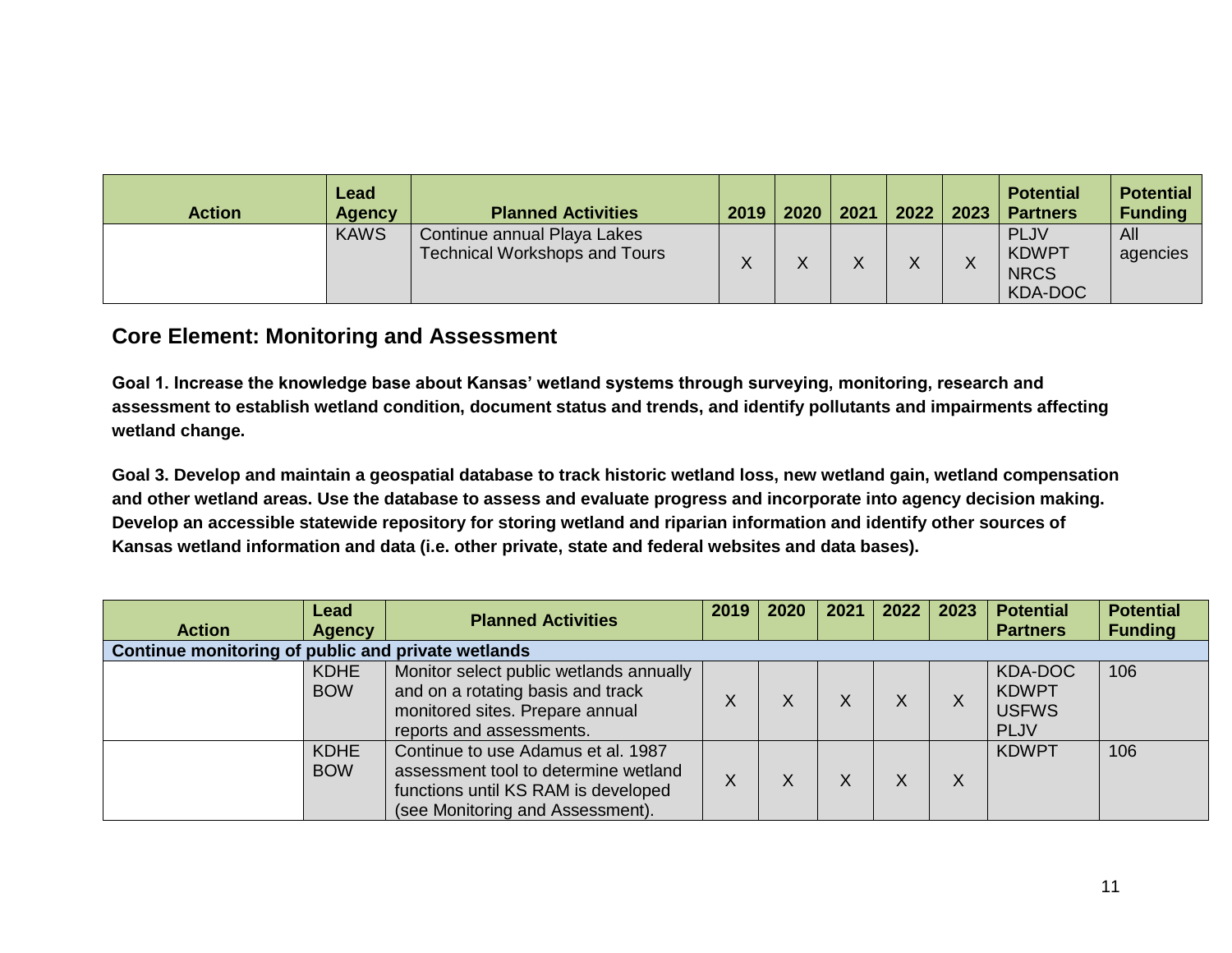|                              | <b>Lead</b>   |                                                                                                                                                                                                                           |              |                  |              |              |         | <b>Potential</b>                                                                                                                                                                                      | <b>Potential</b>                 |
|------------------------------|---------------|---------------------------------------------------------------------------------------------------------------------------------------------------------------------------------------------------------------------------|--------------|------------------|--------------|--------------|---------|-------------------------------------------------------------------------------------------------------------------------------------------------------------------------------------------------------|----------------------------------|
| <b>Action</b>                | <b>Agency</b> | <b>Planned Activities</b>                                                                                                                                                                                                 | 2019         | 2020             | 2021         | 2022         | 2023    | <b>Partners</b>                                                                                                                                                                                       | <b>Funding</b>                   |
|                              | <b>KDHE</b>   | Identify other sources for monitoring                                                                                                                                                                                     | $\mathsf{X}$ | $\mathsf{X}$     |              |              |         | <b>KGS</b>                                                                                                                                                                                            | 106                              |
|                              |               | information in the state.                                                                                                                                                                                                 |              |                  |              |              |         | <b>USGS</b>                                                                                                                                                                                           |                                  |
|                              | <b>KWO</b>    | Maintain data in data repository.                                                                                                                                                                                         | $\sf X$      | $\boldsymbol{X}$ | $\mathsf{X}$ | $\sf X$      | $\sf X$ | <b>DASC</b>                                                                                                                                                                                           | All                              |
|                              |               |                                                                                                                                                                                                                           |              |                  |              |              |         |                                                                                                                                                                                                       | agencies                         |
|                              |               | Develop and implement an easily accessible repository of wetland and riparian knowledge                                                                                                                                   |              |                  |              |              |         |                                                                                                                                                                                                       |                                  |
|                              | <b>KWO</b>    | Compile information into a GIS-based<br>system about wetland and riparian<br>knowledge, past and present, including<br>research, data, and other studies<br>performed by scientists, government,<br>academics and others. | $\sf X$      | $\sf X$          | $\sf X$      | $\mathsf{X}$ | $\sf X$ | KDHE/<br><b>WMS</b><br><b>KDWPT</b><br><b>KBS</b><br><b>KFS</b><br><b>KWO</b><br><b>USFWS</b><br><b>USGS</b><br><b>KGS</b><br><b>NRCS</b><br><b>EPA</b><br><b>DASC</b><br><b>KDA-DOC</b><br>Academics | <b>SWPF</b><br><b>WPDG</b>       |
| natural resource information |               | Integrate wetland and riparian information into a geographic information system to facilitate use of these databases with other                                                                                           |              |                  |              |              |         |                                                                                                                                                                                                       |                                  |
|                              | <b>KWO</b>    | Coordinate with state water quality<br>program to identify shared goals and<br>objectives.                                                                                                                                | $\sf X$      | $\sf X$          | $\sf X$      | $\sf X$      | $\sf X$ | <b>KDHE</b><br><b>KGS</b><br><b>IUSGS</b>                                                                                                                                                             | <b>SWPF</b>                      |
|                              | <b>KWO</b>    | Work with DASC to develop a uniform<br>database that supports program<br>objectives and complements existing<br>databases including the NWI and NHD.<br>Post to KWO website and maintain in<br>repository.                | $\mathsf{X}$ | $\sf X$          | $\sf X$      | $\sf X$      | $\sf X$ | <b>MARC</b><br><b>KDHE/WMS</b><br><b>KDA-DOC</b><br><b>PLJV</b><br><b>KBS</b><br><b>KDWPT</b><br><b>NRCS</b>                                                                                          | <b>WPDG</b><br>106<br><b>SRF</b> |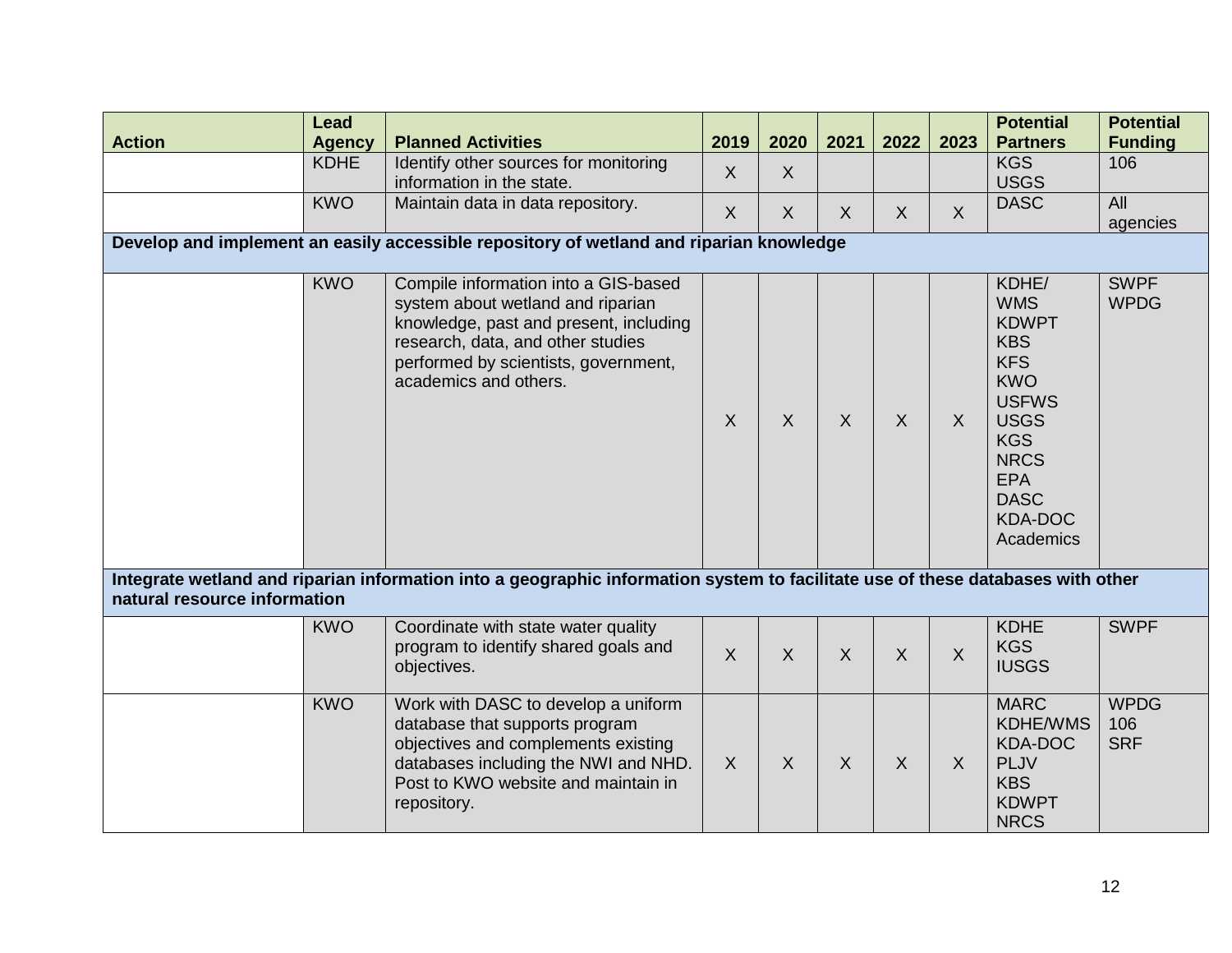| <b>Action</b>                                      | Lead<br><b>Agency</b> | <b>Planned Activities</b>                                                                                                                           | 2019                      | 2020           | 2021    | 2022           | 2023    | <b>Potential</b><br><b>Partners</b>                                                        | <b>Potential</b><br><b>Funding</b>      |
|----------------------------------------------------|-----------------------|-----------------------------------------------------------------------------------------------------------------------------------------------------|---------------------------|----------------|---------|----------------|---------|--------------------------------------------------------------------------------------------|-----------------------------------------|
|                                                    | <b>KDHE</b>           | Geo-reference data as it is gathered for<br>reporting.                                                                                              | $\sf X$                   | $\sf X$        | X       | $\sf X$        | $\sf X$ | <b>KDHE</b><br><b>KWO</b><br><b>KGS</b><br><b>USGS</b>                                     | <b>SWPF</b><br>106                      |
|                                                    | <b>DASC</b>           | Track monitoring data in a system that<br>is accessible and updated on a timely<br>basis.                                                           | $\sf X$                   | $\mathsf{X}$   | $\sf X$ | $\sf X$        | X       | <b>KDHE</b><br><b>KWO</b><br><b>KDWPT</b><br><b>KGS</b><br><b>USGS</b>                     | <b>SWPF</b><br>106                      |
|                                                    | <b>DASC</b>           | Administer and continually update data<br>system to be used for analysis.                                                                           | $\overline{X}$            | $\overline{X}$ | $\sf X$ | $\overline{X}$ | $\sf X$ | <b>KDHE</b><br><b>KWO</b><br><b>KGS</b><br><b>KDWPT</b><br><b>USGS</b>                     | <b>SWPF</b><br>106                      |
|                                                    | <b>KWO</b>            | Track restoration/protection sites.                                                                                                                 | $\overline{X}$            | $\overline{X}$ | $\sf X$ | $\sf X$        | X       | <b>KDA-DOC</b><br><b>NRCS</b><br><b>USFWS</b><br><b>NGOs</b><br><b>WRAPS</b><br><b>SLT</b> | <b>WPDG</b><br>106<br><b>SRF</b>        |
|                                                    | <b>KWO</b>            | Develop an historic wetland baseline,<br>the current wetland extent and<br>determination of current ecological<br>function, condition and services. | $\overline{X}$            | $\overline{X}$ | $\sf X$ |                |         | <b>KDHE</b><br><b>BOW</b><br><b>KDA-DOC</b><br><b>PLJV</b><br><b>KBS</b><br><b>KDWPT</b>   | <b>WPDG</b><br>106<br>319<br><b>SRF</b> |
| Develop a Rapid Assessment Method (RAM) for Kansas |                       |                                                                                                                                                     |                           |                |         |                |         |                                                                                            |                                         |
|                                                    | <b>KWO</b>            | Identify a valid set of reference<br>wetlands.                                                                                                      | $\boldsymbol{\mathsf{X}}$ | $\mathsf{X}$   | X       | $\mathsf{X}$   | X       | <b>KDHE BOW</b><br><b>KBS</b><br><b>KDWPT</b><br>Contractor                                | 106                                     |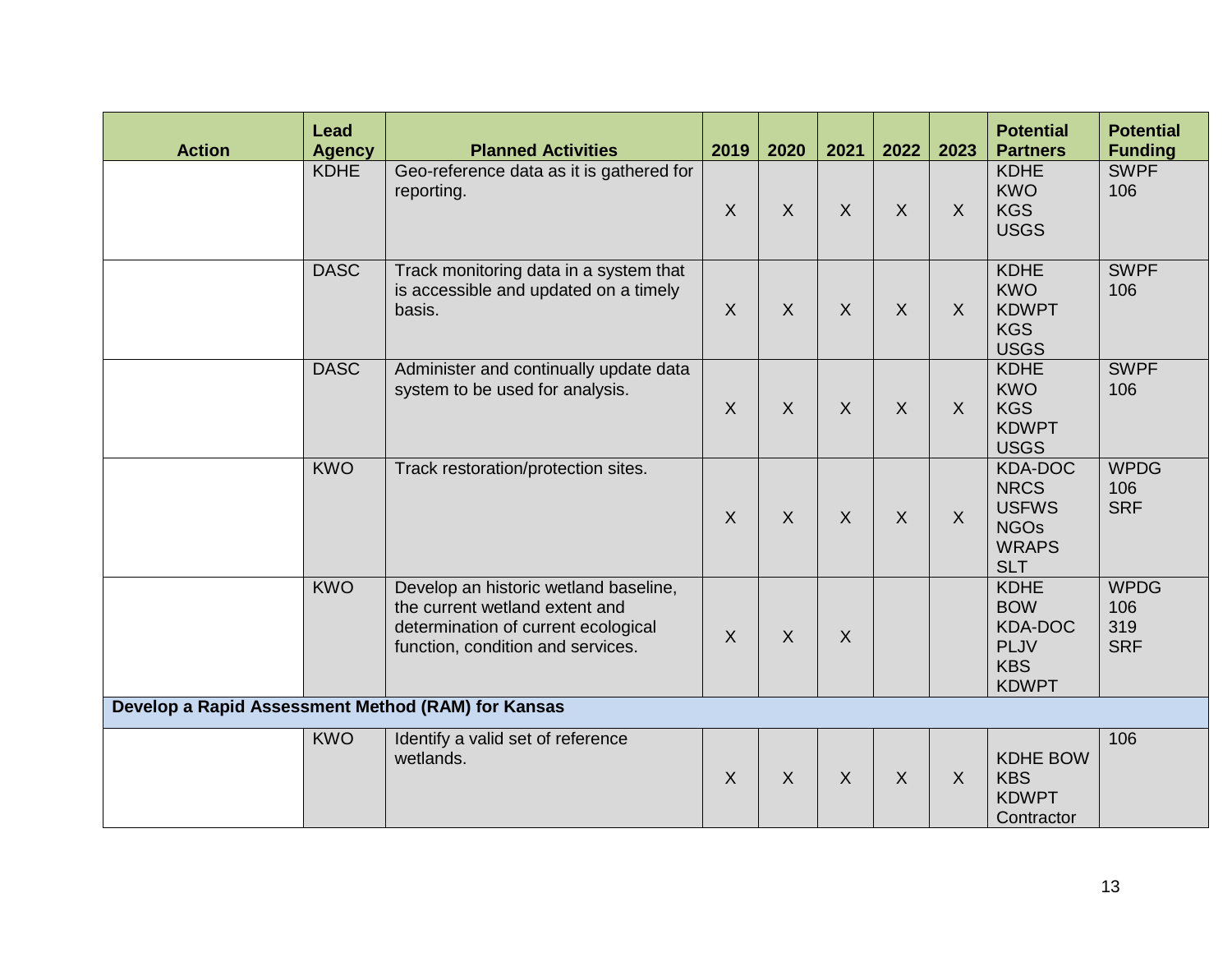| <b>Action</b> | Lead<br><b>Agency</b> | <b>Planned Activities</b>                                                                                                                                                                                                                                    | 2019     | 2020           | 2021         | 2022         | 2023    | <b>Potential</b><br><b>Partners</b>                                   | <b>Potential</b><br><b>Funding</b>              |
|---------------|-----------------------|--------------------------------------------------------------------------------------------------------------------------------------------------------------------------------------------------------------------------------------------------------------|----------|----------------|--------------|--------------|---------|-----------------------------------------------------------------------|-------------------------------------------------|
|               | <b>KWO</b>            | Select a core set of indicators, or a<br>suite of functions, to represent wetland<br>condition in gradient from unimpaired<br>to impaired.                                                                                                                   | $\sf X$  | $\sf X$        | $\sf X$      | $\mathsf{X}$ | $\sf X$ | <b>KDHE</b><br><b>BOW</b><br><b>KBS</b><br><b>KDWPT</b><br>Contractor | <b>WPDG</b><br>106<br><b>SRF</b>                |
|               | <b>KWO</b>            | Develop methodology of the wetland<br>RAM.                                                                                                                                                                                                                   | $\times$ | $\overline{X}$ | $\sf X$      | $\mathsf{X}$ | $\sf X$ | <b>KDHE BOW</b><br><b>KBS</b><br><b>KDWPT</b><br>Contractor           | <b>WPDG</b><br>106<br><b>SRF</b>                |
|               | <b>KWO</b>            | Conduct field verification studies to<br>refine wetland RAM.                                                                                                                                                                                                 | $\sf X$  | $\sf X$        | $\sf X$      | $\sf X$      | $\sf X$ | <b>KDHE BOW</b><br><b>KBS</b><br><b>KDWPT</b><br>Contractor           | <b>WPDG</b><br>106<br><b>SRF</b>                |
|               | <b>KWO</b>            | Submit for review and comment and<br>finalize RAM.                                                                                                                                                                                                           | X        | $\sf X$        | $\sf X$      | $\mathsf{X}$ | $\sf X$ | <b>KDHE BOW</b><br><b>KBS</b><br><b>KDWPT</b>                         | <b>WPDG</b><br>106<br><b>SRF</b>                |
|               |                       | Complete, follow up, add to or modify ongoing monitoring and assessment efforts                                                                                                                                                                              |          |                |              |              |         |                                                                       |                                                 |
|               | <b>KWO</b>            | Continue to investigate and document<br>the relationship between high quality<br>streams and high quality wetlands. Use<br>this information to promote wetland<br>protection and conservation through<br>watershed restoration and<br>conservation programs. | $\sf X$  | $\sf X$        | $\mathsf{X}$ | $\sf X$      | $\sf X$ | <b>KDHE BOW</b><br><b>KBS</b><br><b>KDWPT</b>                         | <b>WPDG</b><br>106<br><b>SRF</b><br><b>HWCG</b> |
|               | <b>KBS</b>            | Apply TWIP to remaining 700 HUC<br>12s.                                                                                                                                                                                                                      | $\sf X$  | $\overline{X}$ | $\sf X$      |              |         | <b>KBS</b>                                                            | <b>WPDG</b><br><b>KWO</b><br><b>SWPF</b><br>106 |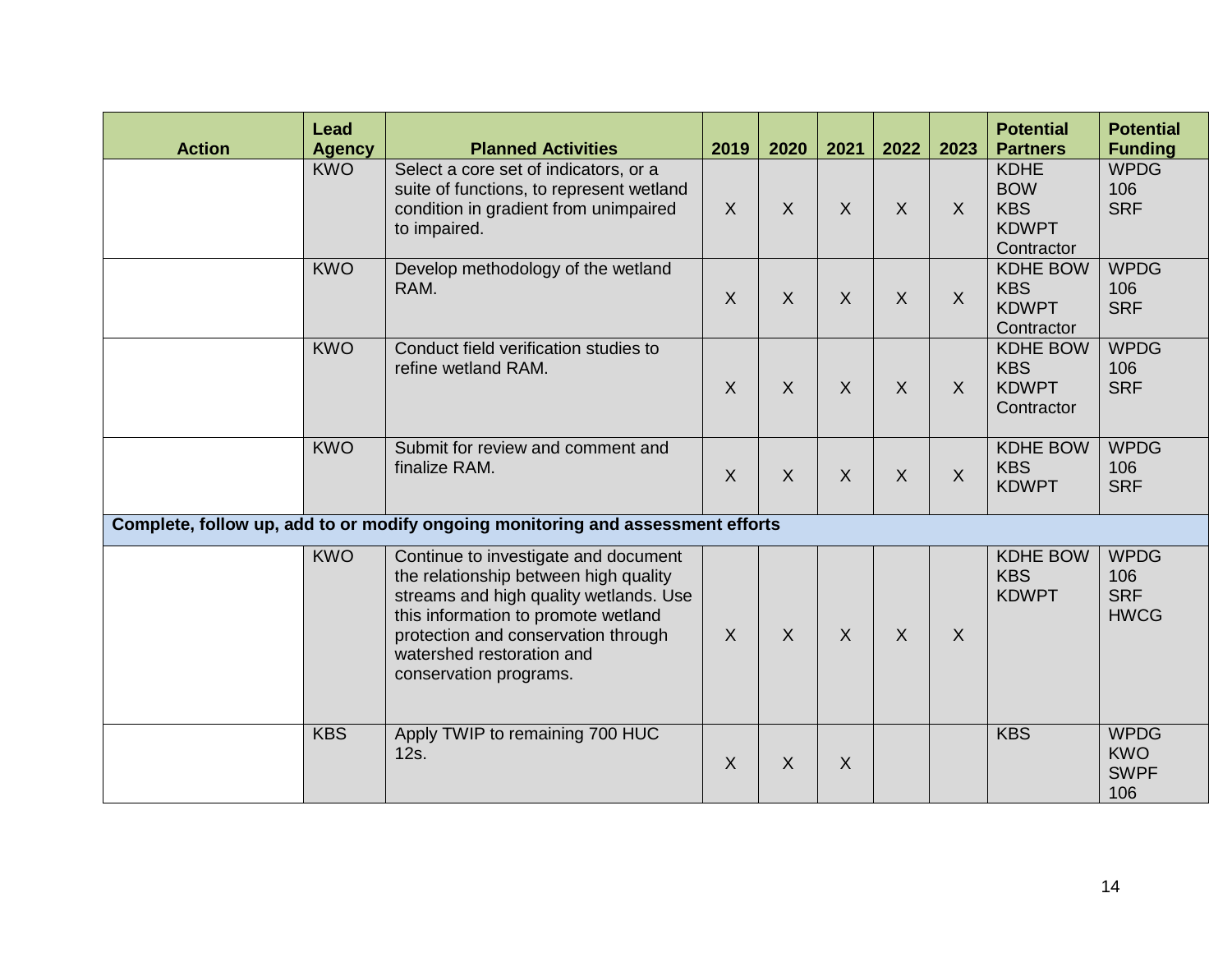| <b>Action</b>                                                                                                                                          | Lead<br><b>Agency</b>       | <b>Planned Activities</b>                                                                                                                                                                                                                                                                             | 2019           | 2020    | 2021    | 2022    | 2023    | <b>Potential</b><br><b>Partners</b>                                                          | <b>Potential</b><br><b>Funding</b>             |
|--------------------------------------------------------------------------------------------------------------------------------------------------------|-----------------------------|-------------------------------------------------------------------------------------------------------------------------------------------------------------------------------------------------------------------------------------------------------------------------------------------------------|----------------|---------|---------|---------|---------|----------------------------------------------------------------------------------------------|------------------------------------------------|
|                                                                                                                                                        | <b>KDHE</b><br><b>WRAPS</b> | Install and monitor pond-to-wetland<br>conversion demonstration sites to<br>ensure goals are being reached and<br>modify designs as need to meet goals.<br>Promote the practice.                                                                                                                      | $\overline{X}$ | $\sf X$ | $\sf X$ | $\sf X$ | $\sf X$ | <b>KDHE BOW</b><br><b>WRAPS</b><br><b>SLT</b><br><b>KDA-DOC</b><br><b>NRCS</b><br><b>KBS</b> | <b>SRF</b><br><b>WPDG</b><br>106<br><b>SRF</b> |
| Utilize potential wetland and riparian area locations in WRAPS watersheds to achieve TMDL and other WRAPS goals; direct<br>resources to priority areas |                             |                                                                                                                                                                                                                                                                                                       |                |         |         |         |         |                                                                                              |                                                |
| Monitor and assess role of climate variation on wetlands                                                                                               | <b>KDHE</b><br><b>WMS</b>   | <b>Overlay TWIP Potential Wetland Areas</b><br>with watershed restoration needs.<br>Work with WRAPS groups to include<br>wetland and riparian protection<br>enhancement and restoration into 9-<br>Element plans when plans are revised<br>as appropriate to meet delisting<br>objectives in streams. | $\sf X$        | $\sf X$ | $\sf X$ | X       | $\sf X$ | <b>WRAPS</b><br><b>SLT</b><br><b>KDA-DOC</b>                                                 | <b>WPDG</b>                                    |
|                                                                                                                                                        |                             |                                                                                                                                                                                                                                                                                                       |                |         |         |         |         |                                                                                              |                                                |
|                                                                                                                                                        | <b>KBS</b>                  | Analyze changes in wetland condition<br>or extent in response to climate<br>variation.                                                                                                                                                                                                                | $\overline{X}$ | $\sf X$ | X       | $\sf X$ | $\sf X$ | <b>KDHE</b><br>KGS<br><b>USGS</b><br><b>KDWPT</b>                                            | 106<br><b>WPDG</b>                             |
|                                                                                                                                                        | <b>KBS</b>                  | Utilize newly established Haskell Indian<br>Nations University regional wetland<br>monitoring site established by EPA to<br>monitor impacts of climate variation on<br>wetland systems.                                                                                                               | $\sf X$        | $\sf X$ | $\sf X$ | X       | $\sf X$ | <b>KDHE</b><br><b>HINU</b>                                                                   | 106                                            |

## **Core Element: Regulatory**

**Goal 5. Provide effective and responsible levels of protection and restoration of Kansas' wetlands and riparian areas through continued coordination and implementation of the existing regulatory program.**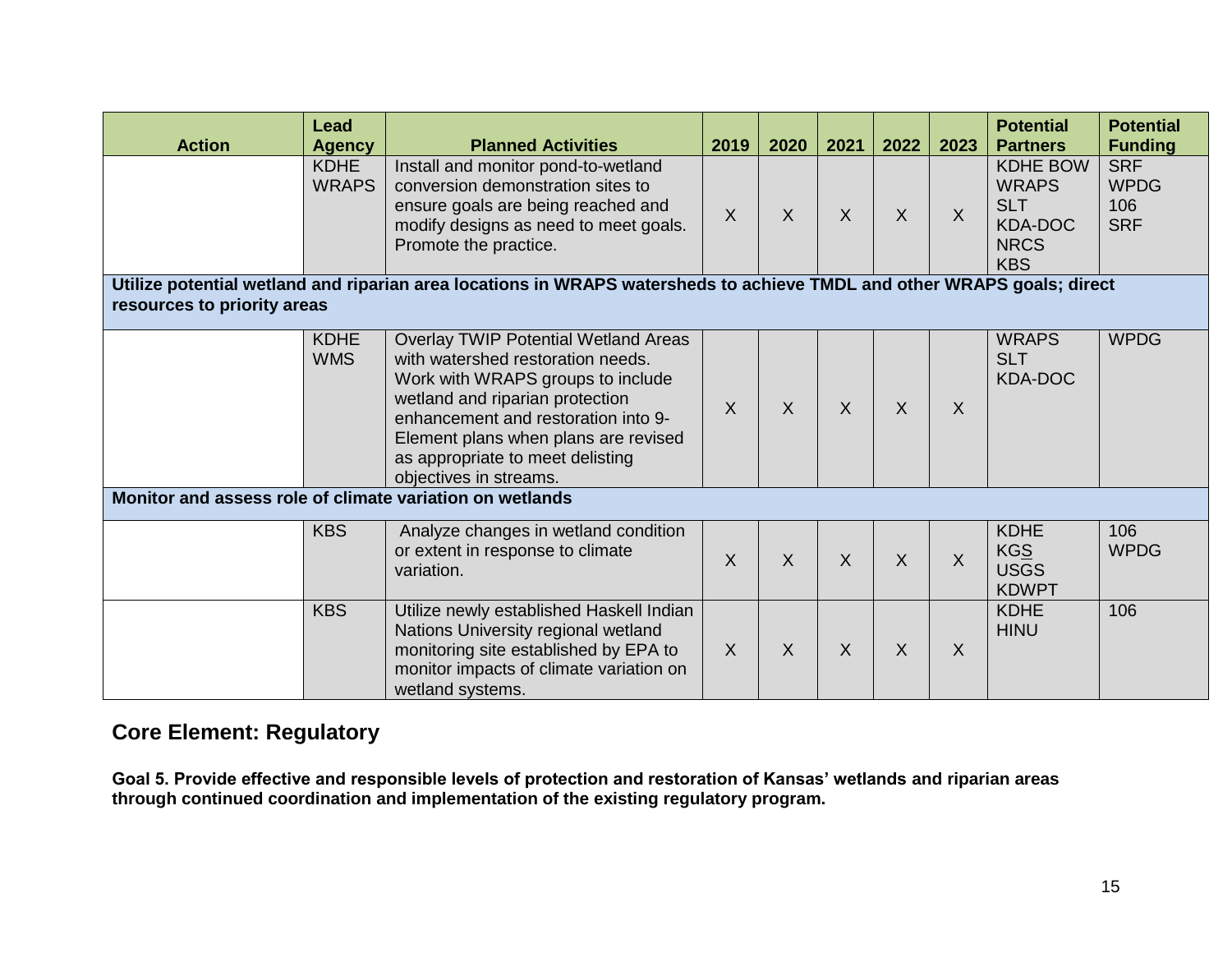| <b>Action</b>                                     | <b>Lead</b><br><b>Agency</b> | <b>Planned Activities</b>                                                                                                                                                                                                                                   | 2019                    | 2020                    | 2021           | 2022           | 2023    | <b>Potential</b><br><b>Partners</b>                        | <b>Potential</b><br><b>Funding</b> |
|---------------------------------------------------|------------------------------|-------------------------------------------------------------------------------------------------------------------------------------------------------------------------------------------------------------------------------------------------------------|-------------------------|-------------------------|----------------|----------------|---------|------------------------------------------------------------|------------------------------------|
| Use existing authorities to protect wetland areas |                              |                                                                                                                                                                                                                                                             |                         |                         |                |                |         |                                                            |                                    |
|                                                   | <b>DWR</b>                   | Emphasize protection of wetland<br>resources impacted by water<br>development projects through the<br><b>Water Projects Environmental</b><br>Coordination Act.                                                                                              | $\sf X$                 | $\overline{\mathsf{X}}$ | X              | X              | $\sf X$ | <b>ICT</b>                                                 | All<br>agencies                    |
|                                                   | <b>ICT</b>                   | Use joint review processes and<br>policies to actively review impacts<br>to waters of the state.                                                                                                                                                            | $\sf X$                 | $\overline{\mathsf{X}}$ | $\sf X$        | X              | $\sf X$ | <b>ICT</b>                                                 | All<br>agencies                    |
|                                                   | <b>DWR</b>                   | Consider impacts to wetland<br>resources in the administration and<br>enforcement of the Water<br>Appropriation Act.                                                                                                                                        | $\overline{\mathsf{X}}$ | $\overline{\mathsf{X}}$ | $\overline{X}$ | X              | $\sf X$ | <b>ICT</b>                                                 | All<br>agencies                    |
|                                                   | <b>ICT</b>                   | Work cooperatively with federal<br>agencies to improve effectiveness<br>of federal wetland regulatory<br>programs through participation on<br>the Interagency Coordination<br>Team.                                                                         | $\sf X$                 | $\overline{\mathsf{X}}$ | $\sf X$        | $\overline{X}$ | $\sf X$ | All<br>agencies                                            | All<br>agencies                    |
|                                                   | <b>KDHE</b><br><b>WMS</b>    | Continue 401 certifications for<br>projects that impact wetlands with<br>emphasis on avoiding water quality<br>standard violations through<br>implementation/compliance of<br>certification conditions. Track<br>permit/certifications program<br>activity. | $\sf X$                 | $\overline{\mathsf{X}}$ | $\sf X$        | $\overline{X}$ | $\sf X$ | <b>ICT</b><br><b>KACPZO</b><br><b>KCAPA</b><br><b>LPZA</b> | 319<br><b>WPDG</b>                 |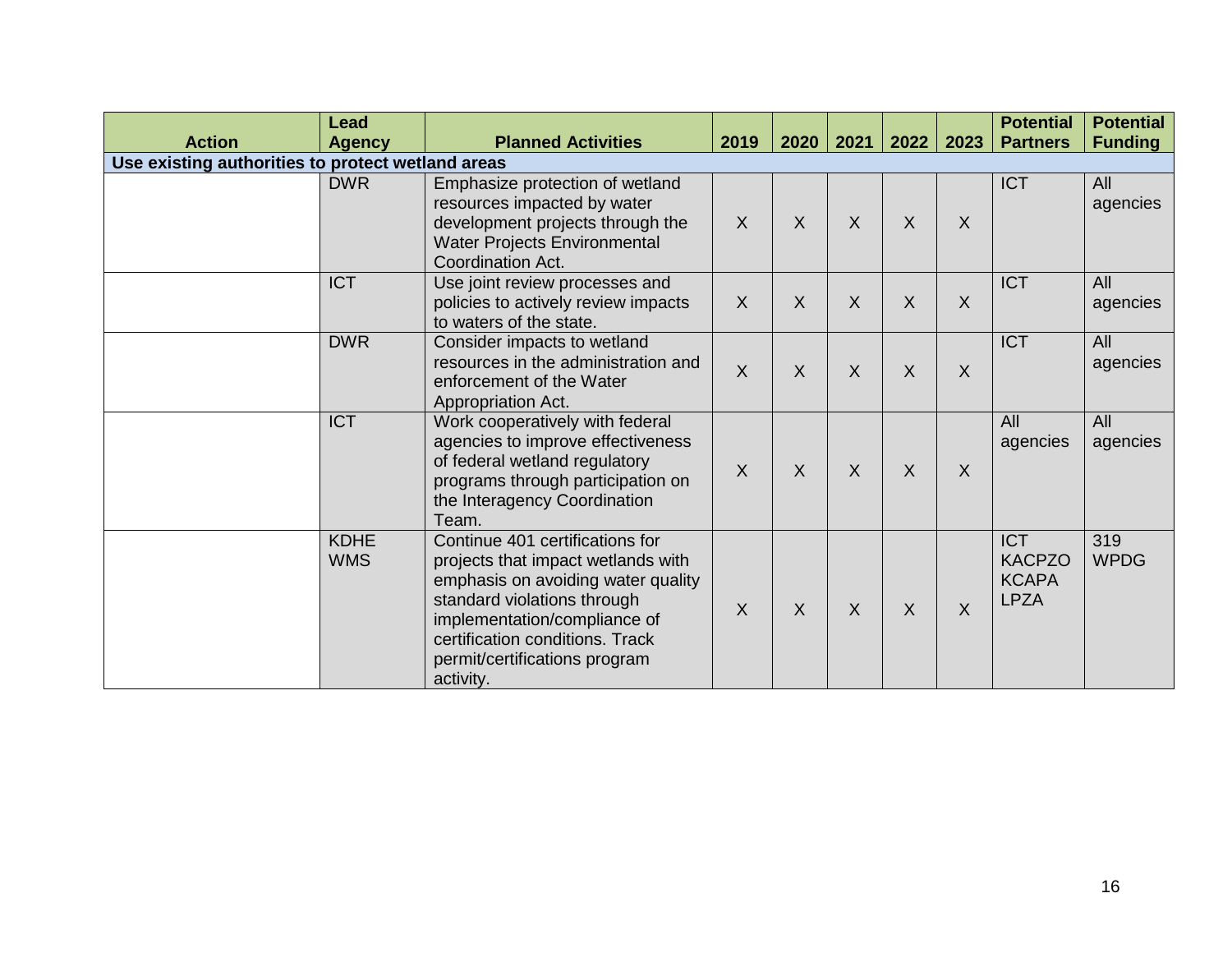| <b>Action</b>                                                   | Lead<br><b>Agency</b> | <b>Planned Activities</b>                                                                                                                                                                                                                                 | 2019     | 2020 | 2021 | 2022 | $\vert$ 2023 | <b>Potential</b><br><b>Partners</b>                                                                  | <b>Potential</b><br><b>Funding</b> |
|-----------------------------------------------------------------|-----------------------|-----------------------------------------------------------------------------------------------------------------------------------------------------------------------------------------------------------------------------------------------------------|----------|------|------|------|--------------|------------------------------------------------------------------------------------------------------|------------------------------------|
| Support and encourage local planning efforts affecting wetlands |                       |                                                                                                                                                                                                                                                           |          |      |      |      |              |                                                                                                      |                                    |
|                                                                 | <b>KWO</b>            | Encourage incorporation of the<br>conservation of valuable wetland<br>and riparian areas into local<br>comprehensive land use plans<br>and utilization of existing planning<br>and zoning regulatory measures<br>as appropriate to implement the<br>plan. | $\times$ | Χ    | Χ    | X    | X            | <b>KCAP</b><br><b>KACPZO</b><br>LPZA CDs<br><b>MARC</b><br><b>KDHE</b><br><b>WRAPS</b><br><b>SLT</b> | 5 Star<br><b>HWCG</b>              |

## **Core Element: Water Quality Standards**

**Goal 5. Provide effective and responsible level of protection and restoration of Kansas' wetlands through continued coordination and implementation of the existing regulatory program.**

|                                                                                                                                | <b>Lead</b>     |                                                                                                                          |      |      |      |      |                   | <b>Potential</b>                                     | <b>Potential</b>              |
|--------------------------------------------------------------------------------------------------------------------------------|-----------------|--------------------------------------------------------------------------------------------------------------------------|------|------|------|------|-------------------|------------------------------------------------------|-------------------------------|
| <b>Action</b>                                                                                                                  | <b>Agency</b>   | <b>Planned Activities</b>                                                                                                | 2019 | 2020 | 2021 | 2022 | $\vert$ 2023      | <b>Partners</b>                                      | <b>Funding</b>                |
| Continue to compile data from public and private wetlands to be available as reference data should the state decide to develop |                 |                                                                                                                          |      |      |      |      |                   |                                                      |                               |
| wetland specific water quality standards                                                                                       |                 |                                                                                                                          |      |      |      |      |                   |                                                      |                               |
|                                                                                                                                | <b>KDHE BOW</b> | Gather and analyze monitoring<br>data and other information that<br>can be used as basis for water<br>quality standards. |      |      |      |      |                   | KDA-DOC<br><b>KDWPT</b><br><b>USGS</b><br><b>KGS</b> | <b>WPDG</b><br>106            |
|                                                                                                                                | <b>KDHE BOW</b> | Seek opportunities to collect<br>additional water quality samples in                                                     | X    |      |      | X    | $\checkmark$<br>⋏ | <b>PLO<sub>s</sub></b><br><b>NRCS</b>                | <b>WPDG</b><br><b>EPA 106</b> |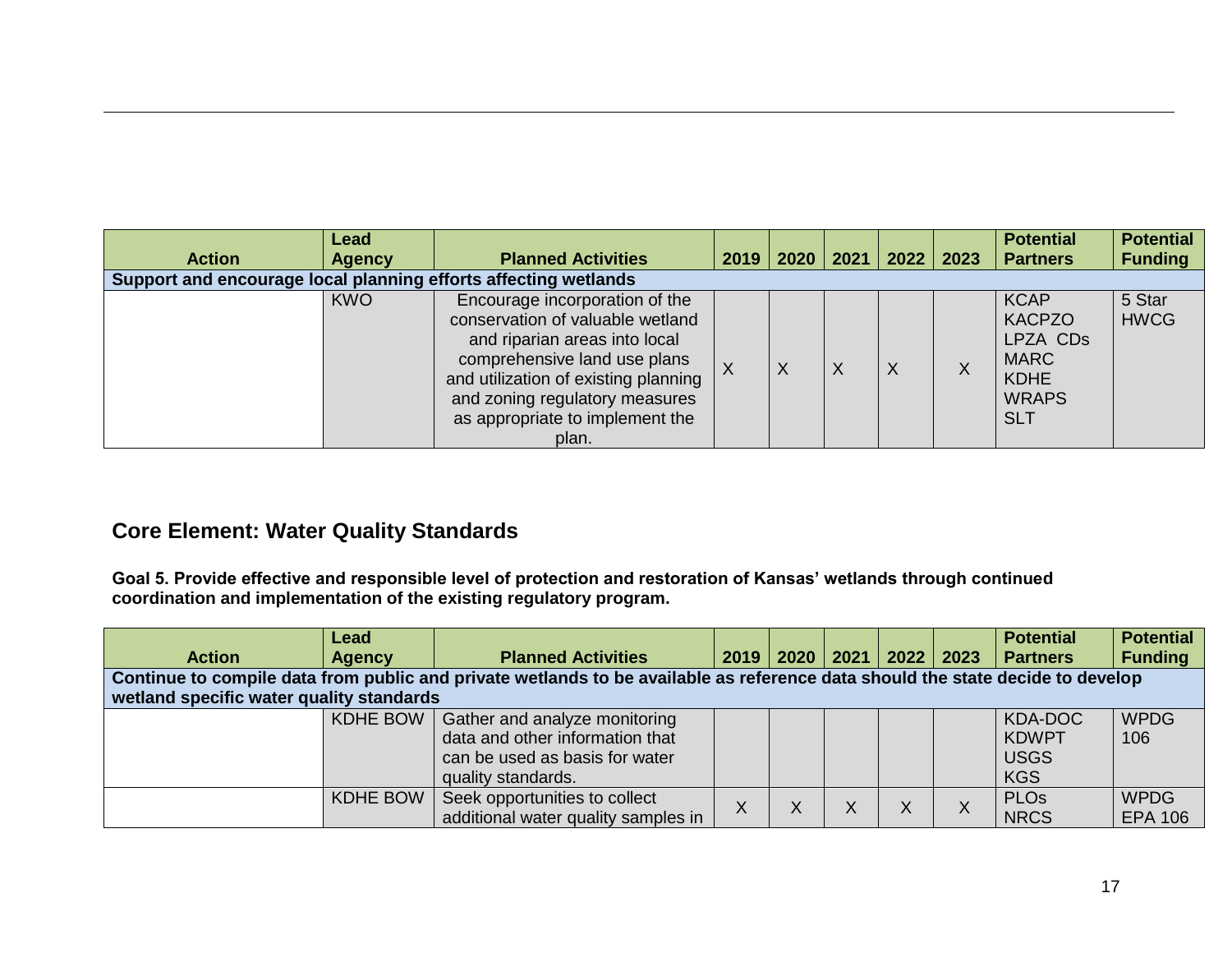|                                                                                                                          |                       | private and public wetlands not<br>currently sampled.                                                                                                  |      |      |              |      |      | <b>KDWPT</b><br><b>NGOs</b><br>KDA-DOC       |                                    |
|--------------------------------------------------------------------------------------------------------------------------|-----------------------|--------------------------------------------------------------------------------------------------------------------------------------------------------|------|------|--------------|------|------|----------------------------------------------|------------------------------------|
| <b>Action</b>                                                                                                            | Lead<br><b>Agency</b> | <b>Planned Activities</b>                                                                                                                              | 2019 | 2020 | 2021         | 2022 | 2023 | <b>Potential</b><br><b>Partners</b>          | <b>Potential</b><br><b>Funding</b> |
|                                                                                                                          | <b>KDHE BOW</b>       | Continue to sample public<br>wetlands in the KDHE water<br>quality monitoring network.                                                                 | X    | X    | X            | X    | X    | <b>KDWPT</b><br><b>KDA-DOC</b><br><b>KBS</b> | <b>EPA</b><br><b>WPDG</b>          |
|                                                                                                                          | <b>KDHE BOW</b>       | Combine potential reference<br>wetland water quality data with<br>routine monitoring and<br>assessment data to begin to<br>identify reference streams. | X    | X    | $\mathsf{X}$ | X    | X    | <b>KBS</b><br><b>USFWS</b><br><b>KDWPT</b>   | 106<br><b>WPDG</b>                 |
| Continue to protect wetlands through existing water quality standards and designated uses and develop TMDLs as necessary |                       |                                                                                                                                                        |      |      |              |      |      |                                              |                                    |
|                                                                                                                          | <b>KDHE BOW</b>       | Encourage acknowledgement of<br>the role of healthy wetland and<br>riparian areas in improving water<br>quality.                                       | X    | X    | X            | X    | X    | <b>WRAPS</b>                                 | 106                                |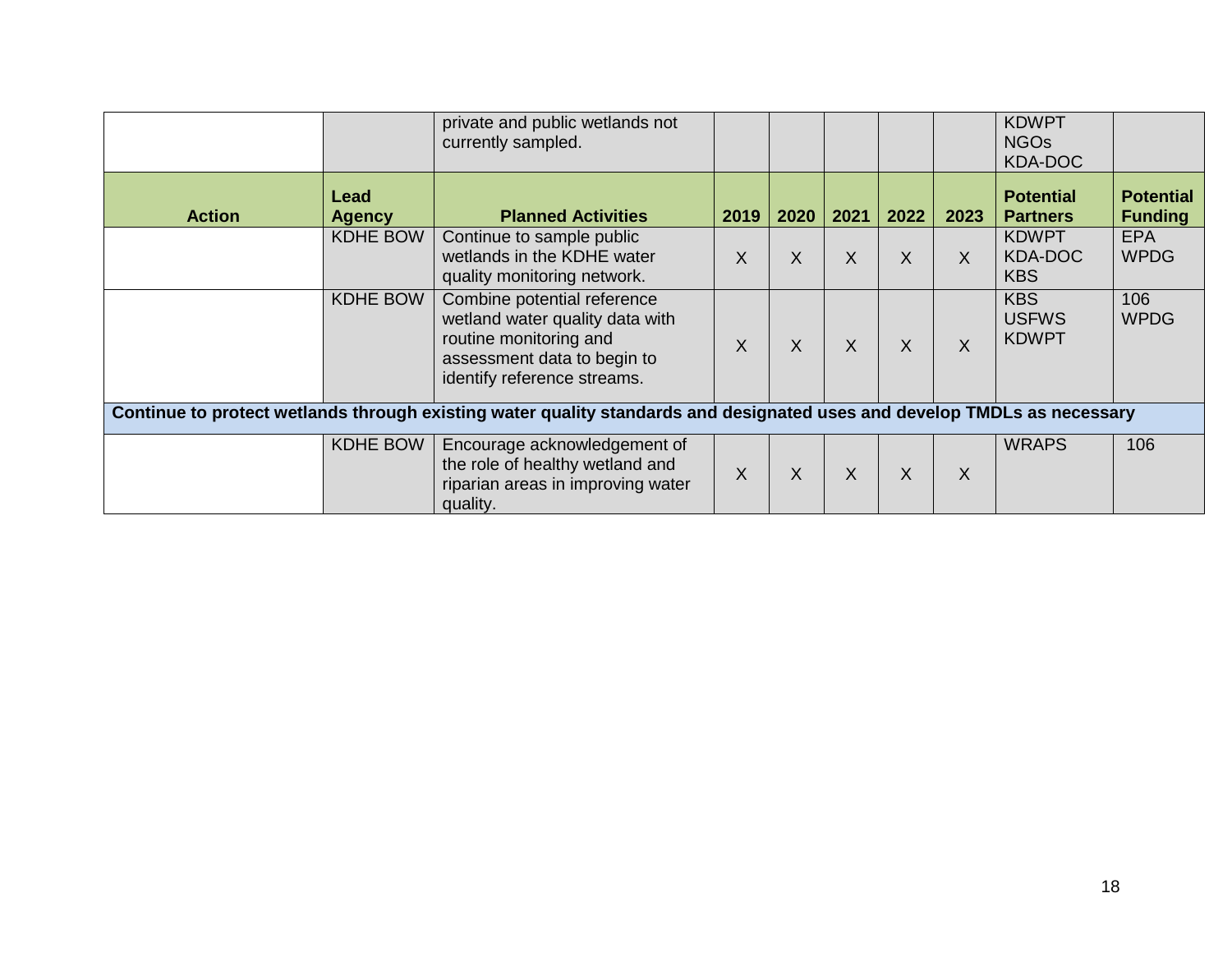# **Appendix 1 List of Acronyms**

| <b>Acronym</b>  | Agency/Program                                              |
|-----------------|-------------------------------------------------------------|
| CD              | <b>Conservation Districts</b>                               |
| <b>COE</b>      | U.S. Army Corps of Engineers                                |
| <b>DASC</b>     | Data Access and Support Center                              |
| DU              | Ducks Unlimited                                             |
| <b>EDE</b>      | <b>Energy Development Entities</b>                          |
| <b>EPA</b>      | <b>Environmental Protection Agency</b>                      |
| 5 Star Grants   | Five Star Urban Waters Grant                                |
| <b>HINU</b>     | Haskell Indian Nations University                           |
| HUC             | Hydrologic Unit Code                                        |
| <b>HWCG</b>     | Healthy Watershed Consortium Grant                          |
| <b>ICT</b>      | Interagency Coordination Team                               |
| <b>IRT</b>      | Interagency Review Team                                     |
| <b>KACPZO</b>   | Kansas Association of County Planning and Zoning Officials  |
| <b>KCAPA</b>    | Kansas Chapter of the American Planning Association         |
| <b>KBS</b>      | Kansas Biological Survey                                    |
| KDA-DOC         | Kansas Department of Agriculture - Division of Conservation |
| <b>KDHE</b>     | Kansas Department of Health and Environment                 |
| KDHE-BOW        | Kansas Department of Health and Environment Bureau of Water |
| <b>KDHE-WMS</b> | Kansas Department of Health and Environment Watershed       |
|                 | <b>Management Section</b>                                   |
| <b>KDWPT</b>    | Kansas Department of Wildlife, Parks and Tourism            |
| <b>KFS</b>      | Kansas Forest Service                                       |
| <b>KGS</b>      | Kansas Geological Survey                                    |
| KU              | <b>University of Kansas</b>                                 |
| <b>KWO</b>      | Kansas Water Office                                         |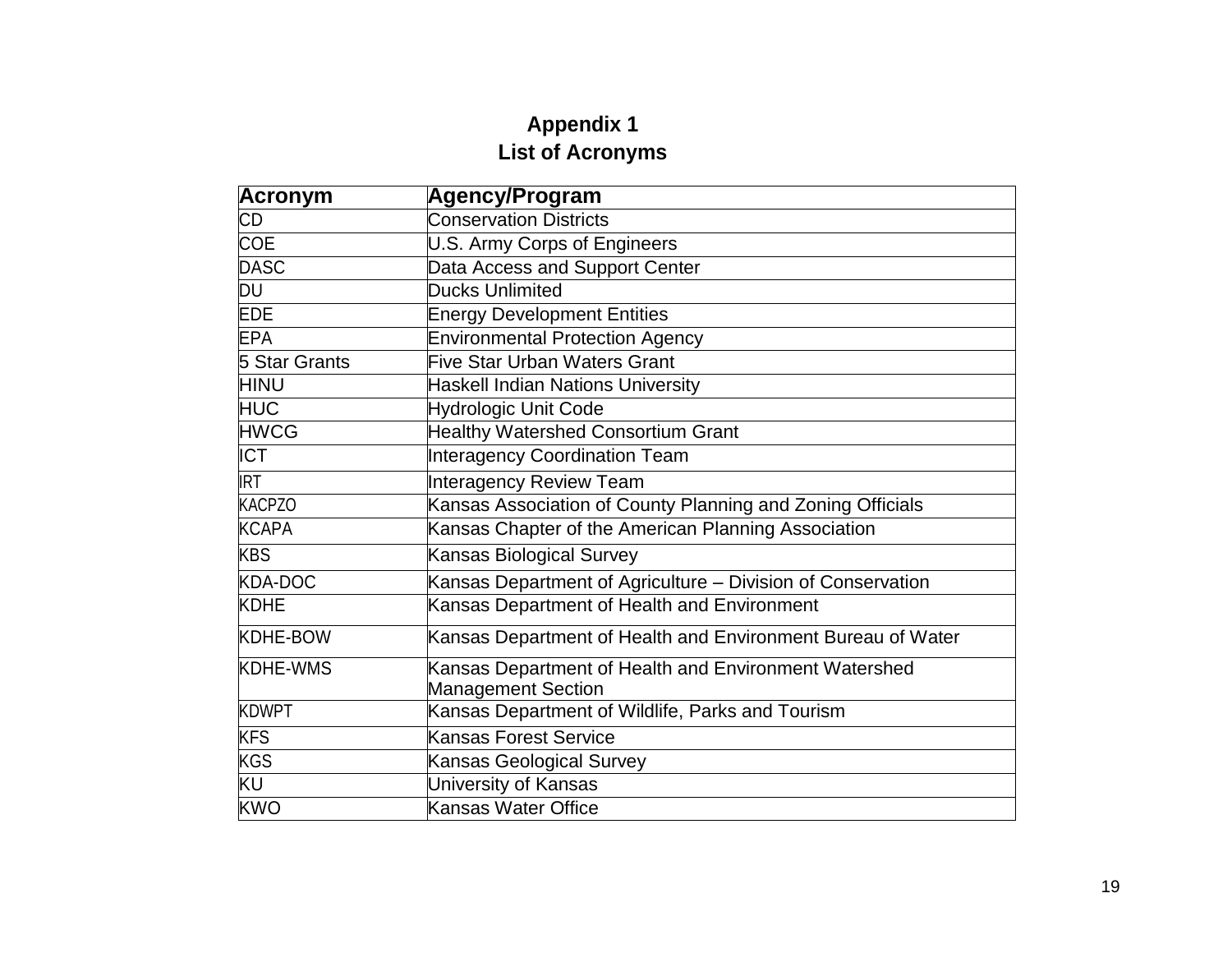| <b>LPZA</b>   | Local Planning and Zoning Authorities                      |
|---------------|------------------------------------------------------------|
| <b>MARC</b>   | Mid-America Regional Council                               |
| <b>NC EFC</b> | North Carolina Environmental Finance Center                |
| <b>NGO</b>    | Non-governmental Organizations                             |
| <b>NHD</b>    | National Hydrography Dataset                               |
| <b>NRCS</b>   | Natural Resource Conservation Service                      |
| <b>NWI</b>    | National Wetland Inventory of US Fish and Wildlife Service |
| PLJV          | Playa Lakes Joint Venture                                  |
| <b>PLO</b>    | <b>Private Land Owners</b>                                 |
| <b>SLT</b>    | Stakeholder Leadership Team                                |
| <b>SRF</b>    | <b>State Revolving Loan Fund</b>                           |
| <b>SWAP</b>   | <b>State Wildlife Action Plan</b>                          |
| <b>SWPF</b>   | <b>State Water Plan Fund</b>                               |
| TWIP          | Topographic Wetland Identification                         |
| <b>USFWS</b>  | <b>U.S. Fish and Wildlife Service</b>                      |
| <b>USGS</b>   | United States Geological Survey                            |
| <b>WARP</b>   | <b>Wetland and Aquatic Resources Plan</b>                  |
| <b>WMS</b>    | <b>Watershed Management Section</b>                        |
| <b>WPDG</b>   | <b>Wetland Program Development Grants</b>                  |
| <b>WRAPS</b>  | <b>Watershed Restoration and Protection Strategies</b>     |
| 106           | Section 106 of CWA                                         |
| 319           | Clean Water Act Section 319 grant funds                    |
| 401           | Clean Water Action Section 401 water quality certification |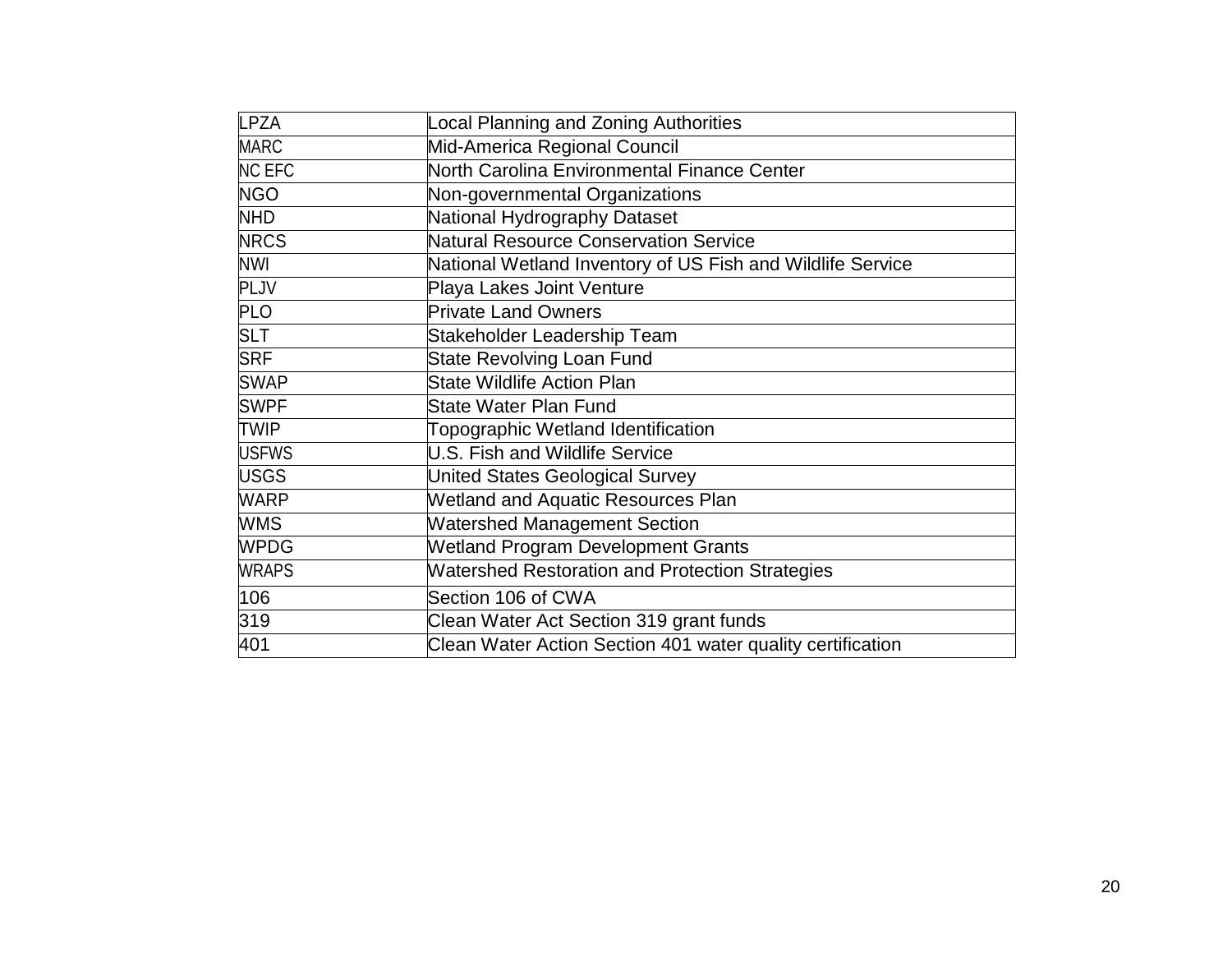## **Appendix 2 Interagency Review Team**

The Interagency Review Team (IRT) is an assemblage of federal, state, local, and/or tribal natural resource agencies that the Corps of Engineers must assemble for the review of proposed compensatory mitigation banks and/or in-lieu fee (ILF) mitigation programs. The Corps' approved banks and ILF programs in Kansas are strictly used to provide compensatory mitigation for the Corps permit recipients.

The function of the IRT is to review and to provide consultation (comments) to the Corps concerning the content of the final mitigation banking instrument and/or the final ILF program instrument. The IRT reviews the bank or ILF prospectus, the draft instrument, and the final instrument and provides comments and concurrences if the agency agrees to the content of the final instruments. The IRT member agencies may or may not sign the final instrument. The participating agencies in Kansas are the USEPA, the USFWS, and the KDWP&T. KDHE does not participate.

### **Appendix 3 Interagency Coordination Team**

The Interagency Coordination Team (ICT) represents a broader and more informal set of groups with an interest in wetland issues. Meetings usually occur quarterly and are chaired by the COE. Typical attendees include USFWS, KDHE, KDWPT, EPA, NRCS, DWR, KWO, KDOT, and COE personnel from Kansas and KC offices (and sometimes county engineers). The purpose of this forum is to discuss any new issues or policy from the Corps, and also any issues of concern to attendees that involve other natural resource agencies.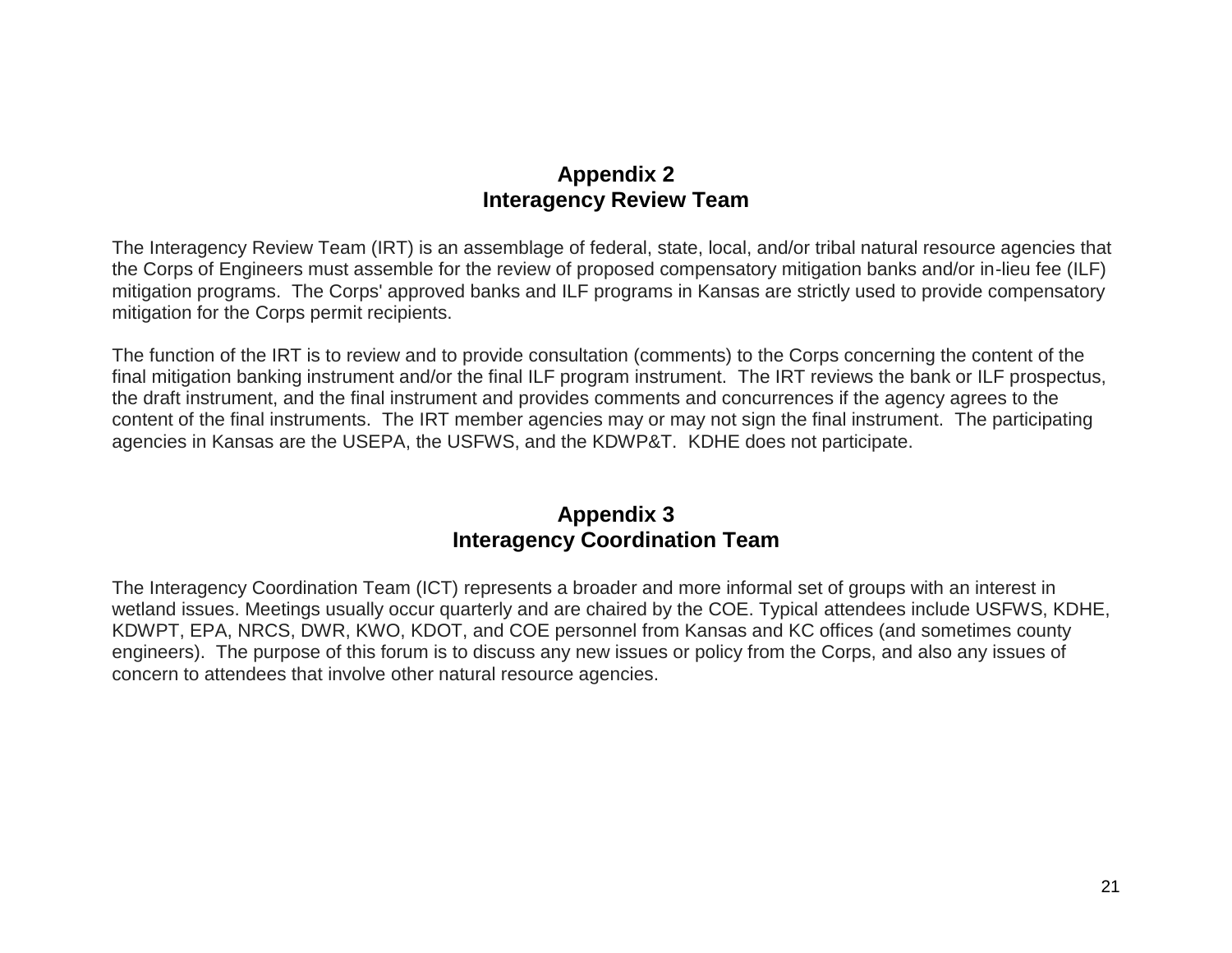### **Appendix 4 Kansas ESTP Program Actions**

| Kansas ESTP Program<br><b>Actions</b>          | Date:                                                                                                                                                                    | D = Developing; State/Tribe is currently making progress on this action, but not yet considered complete<br>C = Completed; State/Tribe has completed the action |                                                                                                                             |  |  |  |
|------------------------------------------------|--------------------------------------------------------------------------------------------------------------------------------------------------------------------------|-----------------------------------------------------------------------------------------------------------------------------------------------------------------|-----------------------------------------------------------------------------------------------------------------------------|--|--|--|
|                                                |                                                                                                                                                                          |                                                                                                                                                                 | = Improving; State/Tribe is working to update, improve, or making progress on additional activities under an action already |  |  |  |
|                                                |                                                                                                                                                                          | completed. NOTE: This activity will not be considered a new "Completed Action" for WT-04 reporting purposes                                                     |                                                                                                                             |  |  |  |
| <b>Action#</b>                                 | <b>Action</b>                                                                                                                                                            | <b>KS</b>                                                                                                                                                       | Justification                                                                                                               |  |  |  |
| <b>Core Element: Monitoring and Assessment</b> |                                                                                                                                                                          |                                                                                                                                                                 |                                                                                                                             |  |  |  |
|                                                | Objective 1: Develop a monitoring and assessment strategy consistent with Elements of a State Water Monitoring and                                                       |                                                                                                                                                                 |                                                                                                                             |  |  |  |
|                                                | Assessment Program for Wetlands (EPA, 2006) that states and tribes can use to manage wetlands according to their objectives                                              |                                                                                                                                                                 |                                                                                                                             |  |  |  |
| $\mathbf{1}$                                   | a. Identify program decisions and long-term environmental outcome(s) that will benefit from a<br>wetlands monitoring and assessment program                              |                                                                                                                                                                 |                                                                                                                             |  |  |  |
| $\overline{2}$                                 | b. Define wetlands monitoring objectives and strategies                                                                                                                  | D.                                                                                                                                                              |                                                                                                                             |  |  |  |
| $\overline{3}$                                 | c. Develop monitoring design, or an approach and rationale for site selection that best serves                                                                           | n                                                                                                                                                               |                                                                                                                             |  |  |  |
|                                                | monitoring objectives (e.g., census, probabilistic survey, rotating basin)                                                                                               |                                                                                                                                                                 |                                                                                                                             |  |  |  |
| 4                                              | d. Select a core set of indicators to represent wetland condition or a suite of functions                                                                                | n                                                                                                                                                               |                                                                                                                             |  |  |  |
|                                                | Objective 2: Implement a sustainable monitoring program consistent with the wetlands monitoring strategy                                                                 |                                                                                                                                                                 |                                                                                                                             |  |  |  |
| 5                                              | a. Ensure the scientific validity of monitoring and laboratory activities                                                                                                | n.                                                                                                                                                              |                                                                                                                             |  |  |  |
| 6                                              | b. Monitor wetland resources as specified in strategy                                                                                                                    | n.                                                                                                                                                              |                                                                                                                             |  |  |  |
| $\overline{7}$                                 | c. Establish reference condition                                                                                                                                         | D.                                                                                                                                                              |                                                                                                                             |  |  |  |
| 8                                              | d. Track monitoring data in a system that is accessible, updated on a timely basis, and integrated with $\Box$<br>other state or tribal water quality data               |                                                                                                                                                                 |                                                                                                                             |  |  |  |
| 9                                              | e. Analyze monitoring data to evaluate wetlands extent and condition/function to inform decision-<br>making                                                              | <b>ID</b>                                                                                                                                                       |                                                                                                                             |  |  |  |
|                                                | Objective 3: Incorporate monitoring data into agency decision-making                                                                                                     |                                                                                                                                                                 |                                                                                                                             |  |  |  |
| 10                                             | a. Evaluate monitoring program to determine how well it is meeting a state/tribe's monitoring<br>program objectives                                                      | n.                                                                                                                                                              |                                                                                                                             |  |  |  |
| 11                                             | b. Evaluate the environmental consequences of a federal or state/tribal action or group of actions;<br>modify programs as needed based on monitoring and assessment data |                                                                                                                                                                 |                                                                                                                             |  |  |  |
| 12                                             | c. Improve the site-specific management of wetland resources                                                                                                             |                                                                                                                                                                 |                                                                                                                             |  |  |  |
| 13                                             | d. Develop geographically-defined wetland protection, restoration, and management plans                                                                                  | n.                                                                                                                                                              |                                                                                                                             |  |  |  |
| <b>Core Element: Regulation</b>                |                                                                                                                                                                          |                                                                                                                                                                 |                                                                                                                             |  |  |  |
|                                                | Objective 1: Clearly define the jurisdictional scope of the program                                                                                                      |                                                                                                                                                                 |                                                                                                                             |  |  |  |
| 14                                             | a. Provide clear and comprehensive jurisdictional coverage of aquatic resources                                                                                          | n                                                                                                                                                               |                                                                                                                             |  |  |  |
| 15                                             | b. Clearly identify a comprehensive scope of activities to be regulated                                                                                                  |                                                                                                                                                                 |                                                                                                                             |  |  |  |
| 16                                             | c. Proved clear guidance to the public on how to identify jurisdictional waters and activities                                                                           |                                                                                                                                                                 |                                                                                                                             |  |  |  |
| 17                                             | d. Evaluation                                                                                                                                                            |                                                                                                                                                                 |                                                                                                                             |  |  |  |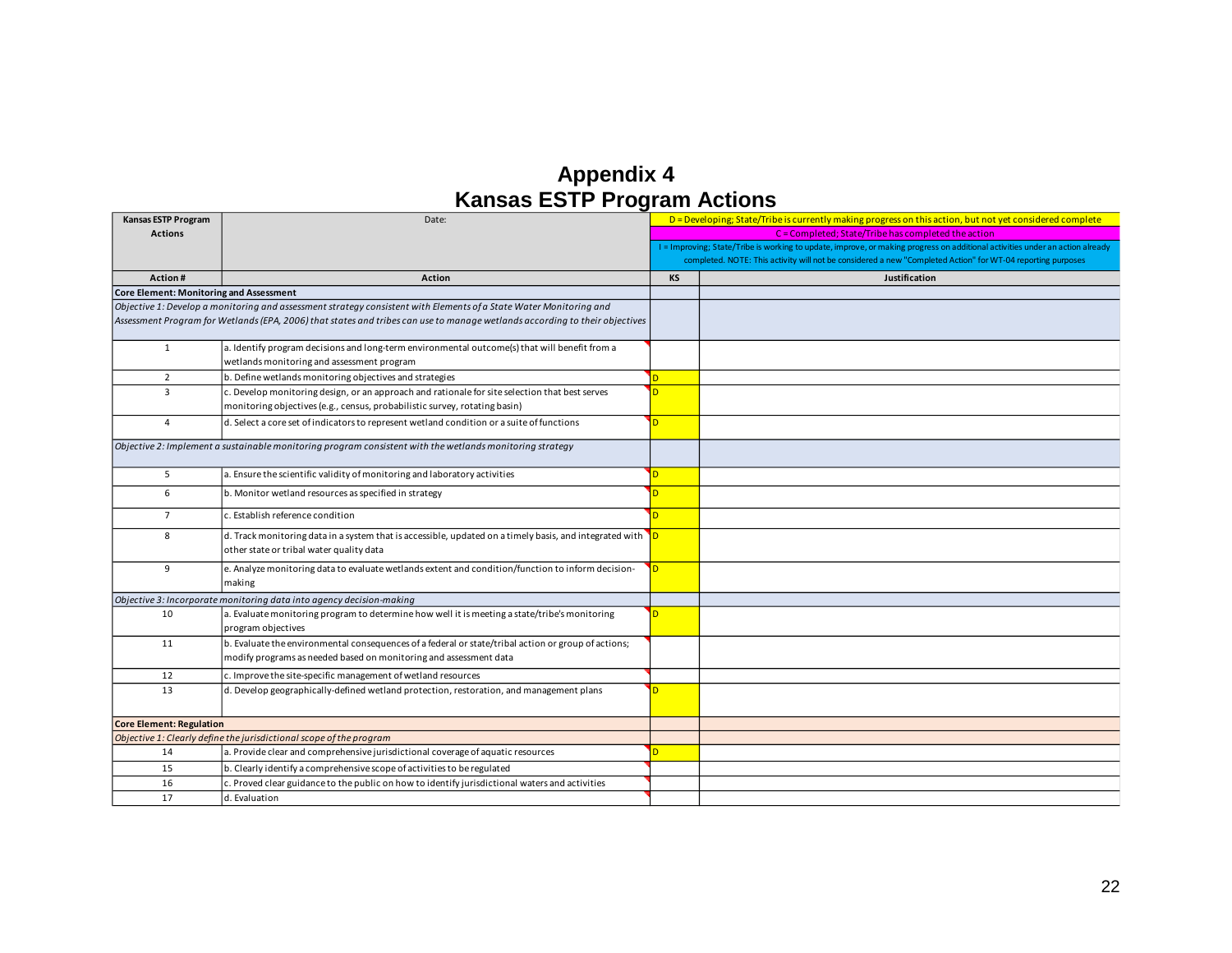|    | Objective 2: Administer regulatory activities efficiently and consistently                                         |    |  |
|----|--------------------------------------------------------------------------------------------------------------------|----|--|
| 18 | a. Adopt regulations or rules to implement state/tribal and/or federal water quality statutes                      |    |  |
| 19 | b. Develop and operate according to a clear and effective set of criteria for reviewing and responding             | D  |  |
|    | to applications                                                                                                    |    |  |
| 20 | c. Actively review proposed impacts to waters of the state                                                         | D. |  |
| 21 | d. Adopt and apply comprehensive project review criteria                                                           |    |  |
| 22 | e. Coordinate among agencies, programs, and industry groups to reduce duplicative efforts by the                   | D. |  |
|    | programs and the regulated public                                                                                  |    |  |
| 23 | f. Require effective mitigation for authorized impacts                                                             | h  |  |
| 24 | g. Track permit/certification program activity                                                                     |    |  |
| 25 | h. Track/Evaluate                                                                                                  |    |  |
|    | Objective 3: Evaluate regulatory activities to ensure environmental results                                        |    |  |
| 26 | a. Monitor the implementation of permit/certification conditions                                                   |    |  |
| 27 | b. Enforce aquatic resource protections                                                                            |    |  |
| 28 | c. Ensure impact assessments and mitigation crediting lead to replacement of aquatic resources with                |    |  |
|    | similar structural, functional, or condition attributes                                                            |    |  |
| 29 | d. Incorporate the watershed approach into the regulatory decision-making process                                  | D. |  |
| 30 | e. Perform public education and outreach about wetland protection, regulated waters and activities,                |    |  |
|    | and authorization process                                                                                          |    |  |
| 31 | f. Measure environmental results                                                                                   |    |  |
|    | Core Element: Voluntary Restoration and Protection                                                                 |    |  |
|    | Objective 1: Clearly and consistently define restoration and protection goals throughout state or tribal territory |    |  |
| 32 | a. Establish goals that are consistent or compatible across relevant agencies                                      | D. |  |
| 33 | b. Consider watershed planning, wildlife habitat, and other objectives when selecting                              | D. |  |
|    | restoration/protection sites                                                                                       |    |  |
| 34 | c. Provide clear guidance on appropriate restoration and management techniques and success                         | D. |  |
|    | measures                                                                                                           |    |  |
|    | Objective 2: Protect wetlands from degredation or destruction                                                      |    |  |
| 35 | a. Establish partnerships to leverage additional protection                                                        | D. |  |
| 36 | b. Establish and institutionalize long term protection, using mechanisms such as incentives, purchase              |    |  |
|    | of land title or easements to protect wetlands                                                                     |    |  |
|    | Objective 3: Restore wetland acres, condition, and function                                                        |    |  |
| 37 | a. Increase wetland acreage through restoration (re-establishment)                                                 | D  |  |
| 38 | b. Improve natural wetland conditions and functions through restoration (rehabilitation)                           | D. |  |
| 39 | c. Establish partnerships to leverage more restoration                                                             |    |  |
|    | Objective 4: Monitor and track progress over time, document results, and modify practices as appropriate           |    |  |
| 40 | a. Track restoration/protection projects                                                                           | n. |  |
| 41 | b. Monitor restoration/protection sites to ensure that they are implemented and managed correctly                  |    |  |
|    | and linked to relevant watershed planning efforts                                                                  |    |  |
| 42 | c. Modify restoration/protection techniques as needed                                                              |    |  |
|    |                                                                                                                    |    |  |